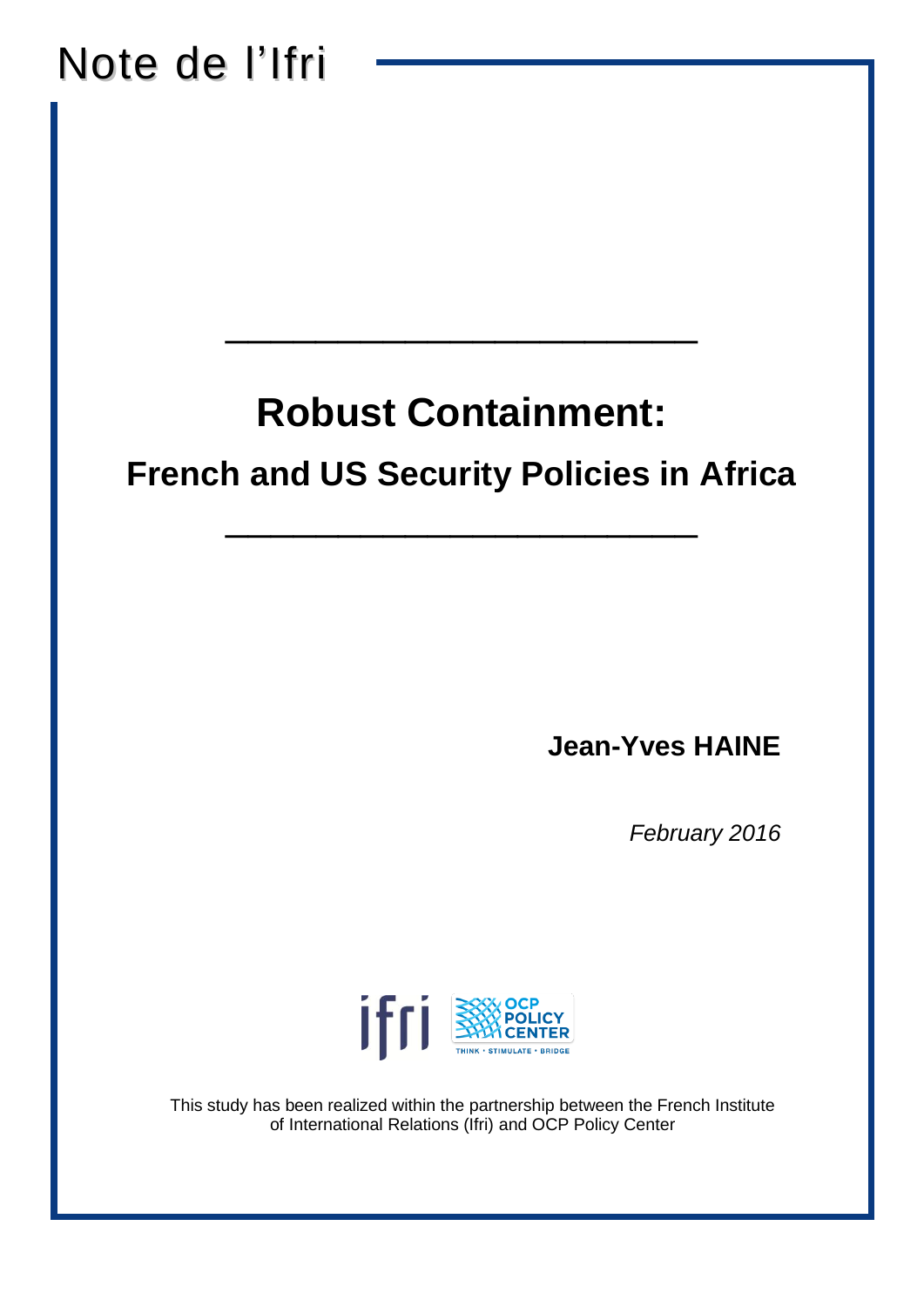The **French Institute of International Relations** (Ifri) is a research center and a forum for debate on major international political and economic issues. Headed by Thierry de Montbrial since its founding in 1979, Ifri is a nongovernmental and a non-profit organization.

As an independent think tank, Ifri sets its own research agenda, publishing its findings regularly for a global audience. Using an interdisciplinary approach, Ifri brings together political and economic decision-makers, researchers and internationally renowned experts to animate its debate and research activities. With offices in Paris and Brussels, Ifri stands out as one of the rare French think tanks to have positioned itself at the very heart of European debate.

**OCP Policy Center** is a Moroccan policy-oriented *think tank* whose mission is to contribute to knowledge sharing and to enrich reflection on key economic and international relations issues, considered as essential to the economic and social development of Morocco, and more broadly to the African continent. For this purpose, the think tank relies on independent research, a network of partners and leading research associates, in the spirit of an open exchange and debate platform.

By offering a "Southern perspective" from a middle-income African country, on major international debates and strategic challenges that the developing and emerging countries are facing, OCP Policy Center aims to make a meaningful contribution to four thematic areas: agriculture, environment and food security; economic and social development; commodity economics and finance; and "Global Morocco", a program dedicated to understanding key strategic regional and global evolutions shaping the future of Morocco.

*The opinions expressed in this article are the author's alone and do not reflect the official views of their institutions.*

> ISBN : 978-2-36567-621-2 © All rights reserved, Ifri, 2016

Ifri 27, rue de la Procession 75740 Paris Cedex 15 – FRANCE Tél. : +33 (0)1 40 61 60 00 Fax : +33 (0)1 40 61 60 60 Email : [accueil@ifri.org](mailto:accueil@ifri.org)

Ifri-Bruxelles Rue Marie-Thérèse, 21 1000 – Bruxelles – BELGIUM Tél. : +32 (0)2 238 51 10 Fax : +32 (0)2 238 51 15 Email : [info.bruxelles@ifri.org](mailto:info.bruxelles@ifri.org)

Website : *Ifri.org*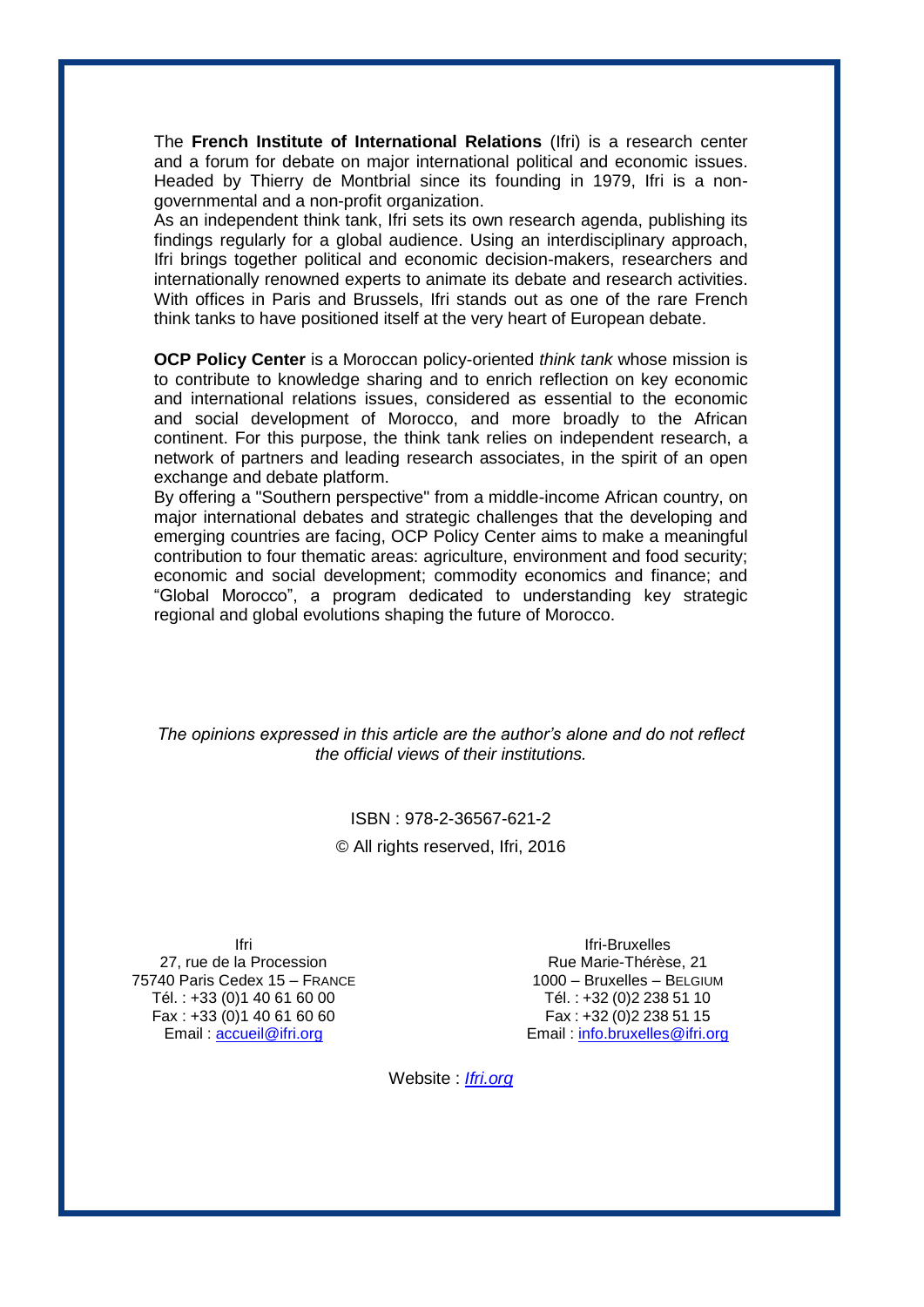#### **Author**

Jean-Yves Haine was Visiting Professor at Trinity College Dublin and at the University of Toronto. He was a Research Fellow in the Government Department at Harvard University, Senior Research Fellow at the European Union Institute for Security Studies, European Security Fellow at the International Institute for Strategic Studies in London, and Senior Research Fellow at Stockholm International Peace Research Institute. He was also a Visiting Fellow at the Nobel Institute in Oslo.

Among his recent publications, "The European Crisis of Liberal Internationalism" (*International Journal*, Spring 2009), received the Prix Marcel Cadieux 2010 and his book "*Les États-Unis ont-ils besoin d*'*alliés? [Does the United States need Allies?]* (Paris, Payot, 2004), received the Prix France-Amérique in 2004.

He studied European and Atlantic security and international strategic issues, as well as the use of force. His last article "A New Gaullist Moment?" was published in *International Affairs*, Vol. 91, No. 5, September 2015, p. 991-1008.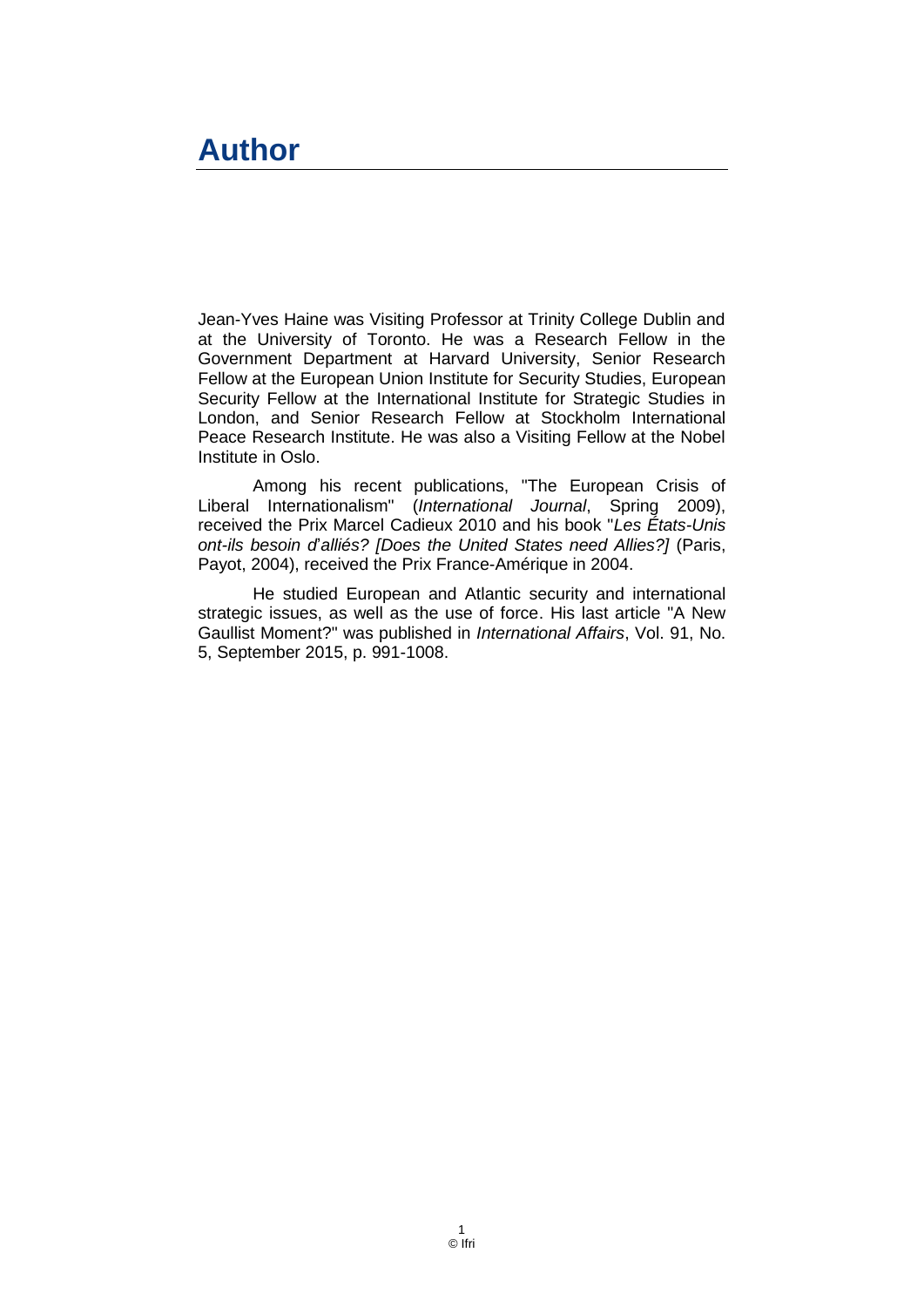# **Executive Summary**

Although the United States is less active in Africa than France, their security policies on the continent often have shared objectives and are sometimes pursued jointly. While the urgency of humanitarian crises has been at the centre of foreign interventions for a long time, now it tends to give way to the terrorist threat. The emergence and expansion of terrorist groups with a complex character, which are sometimes rivals of each other and claiming to follow radical Islam, has increased significantly in recent decades and now dominates military operations by France and the United States in Africa.

Primarily, it is the internationalisation of terrorist activities which has led France to build its capacities in Africa and to assume the leadership role in the fight against terrorism on the continent. Despite attempts at Europeanisation, its security policy in Africa remains above all national; however co-operation with other military powers ready to commit is very positive, even if France is assuming a large part of the military effort made.

While French interests are long-standing and represent a significant part of the country's power and image on the international stage, the United States' strategic interest is however much more recent. Indeed, due to the absence of a direct security threat, the lack of geographical proximity, and military involvement in other international areas, Africa has never been uppermost among the United States' strategic priorities. The increasing instability, and more specifically the attack on the US consulate in Benghazi in September 2012, has necessarily resulted in greater involvement in African affairs by the Pentagon. Nevertheless, the Obama method consists first and foremost in supporting partners and making the United States' involvement as discreet as possible.

Paris positively welcomes the United States' support, even if their respective efforts are asymmetrical. In their strategy of robust containment, both powers aim to neutralise the leaders and members of terrorist movements by special forces in specific operations. However, experiences in Africa have demonstrated the limitations of this practice. Indeed, military operations may provide short-term results, but they cannot replace the search for long-term political solutions.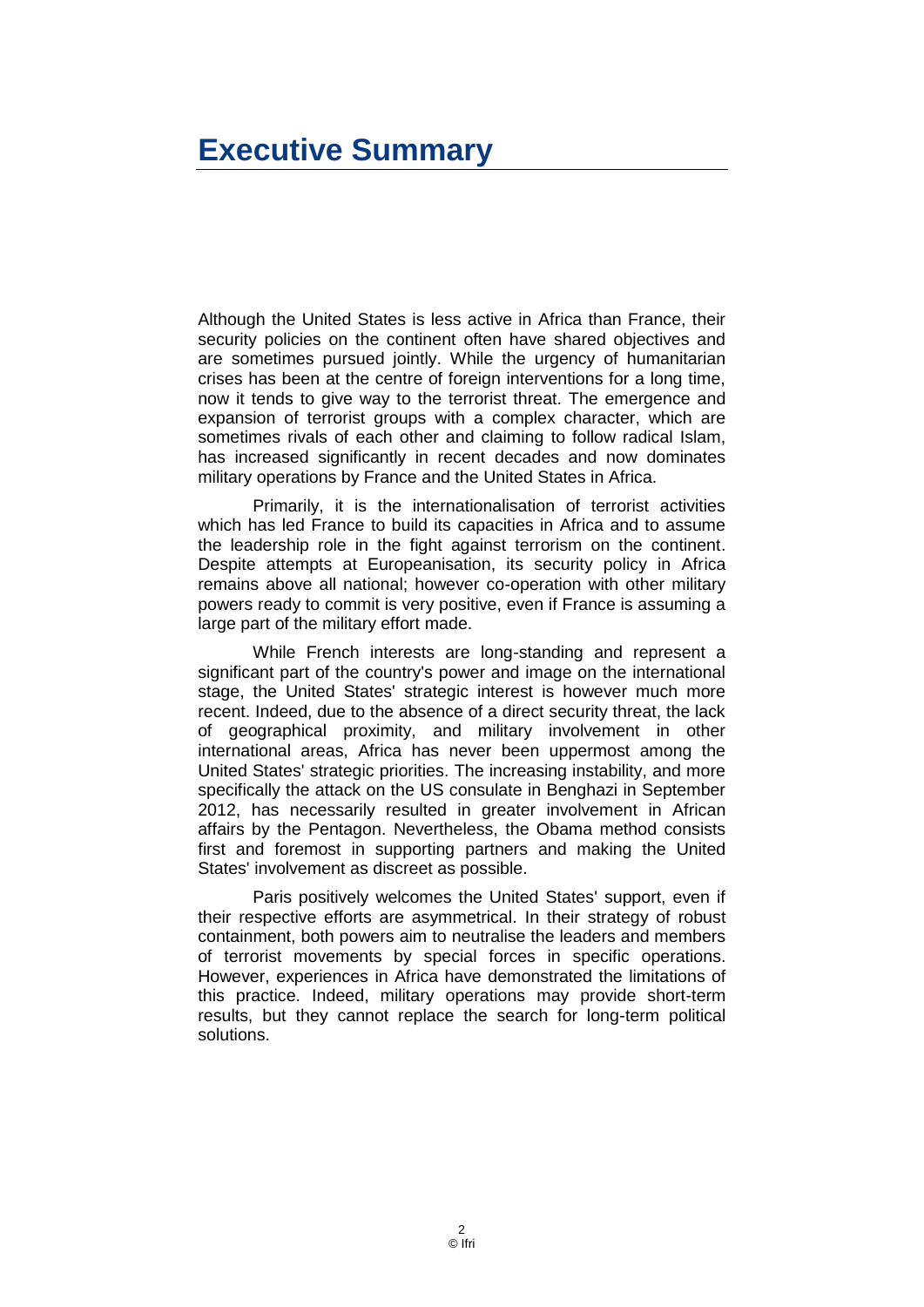# **Contents**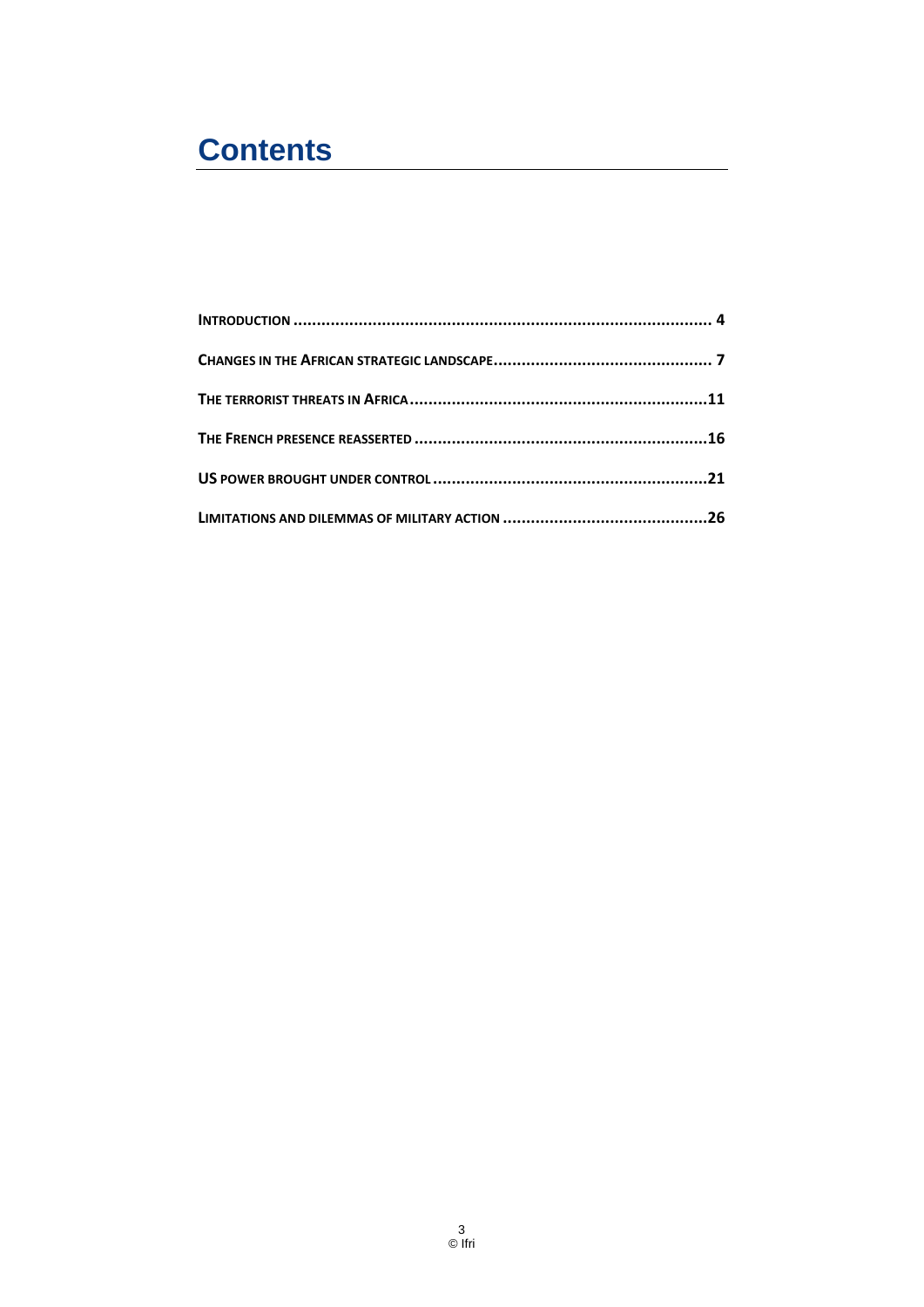# <span id="page-5-0"></span>**Introduction**

-

The US and French security policies are based around the over-riding principle of fighting against the terrorist threat. This imposes an often black-and-white logic on local and regional realities, which are often much more complex, where actors with different agendas also try to take advantage of the opportunities sometimes blindly offered to them. To this shared perception of the threat in Africa can be added, a similar approach to the terrorist issue, sometimes to the detriment of other issues, such as state corruption, institutional weakness or ethnic rivalries. In the United States, out of choice, and in France, out of necessity, military crisis management has emerged as the preferred method of operation. Certainly, the United States is less active in the field than France is, but tracking down these terrorist leaders and harassing these movements are often shared objectives and are sometimes pursued jointly. From Mali to Somalia or from Cameroon to the Central African Republic, military interventions have a significant impact in the field both in economic, security and humanitarian terms, but the complexity of the radical Islamic movement (AQIM, Daesh, and Boko Haram among others) makes some advances difficult to maintain in the long term at sustainable costs.

Besides a comparable definition of the threat and adopting similar responses, co-operation between Paris and Washington is reflected at the same time by a change in the respective positions of France and the United States within the international system. President Obama has clearly modified his predecessor's strategic priorities: he has favoured domestic growth; ended the expensive commitments in Iraq, and to a lesser extent in Afghanistan; has rebalanced the US strategic posture<sup>1</sup>; redefined its vital strategic interests; and raised the level of potential intervention by its troops. In "defensive realism", he has favoured diplomacy, particularly with Iran, and refocused the fight against terrorism against identified enemies. Militarily, his course of action is characterised by looking for and supporting allies, by *ad hoc* involvement of US military technology (drones, air support, intelligence satellites), and failing that, selective,

<sup>1.</sup> In realist jargon, it is referred to as "off-shore balancing." See among others, Jeffrey W. Taliaferro, "Security Seeking under Anarchy: Defensive Realism Revisited", *International Security*, Vol. 25, No. 3, Winter 2000/2001, p. 128-161.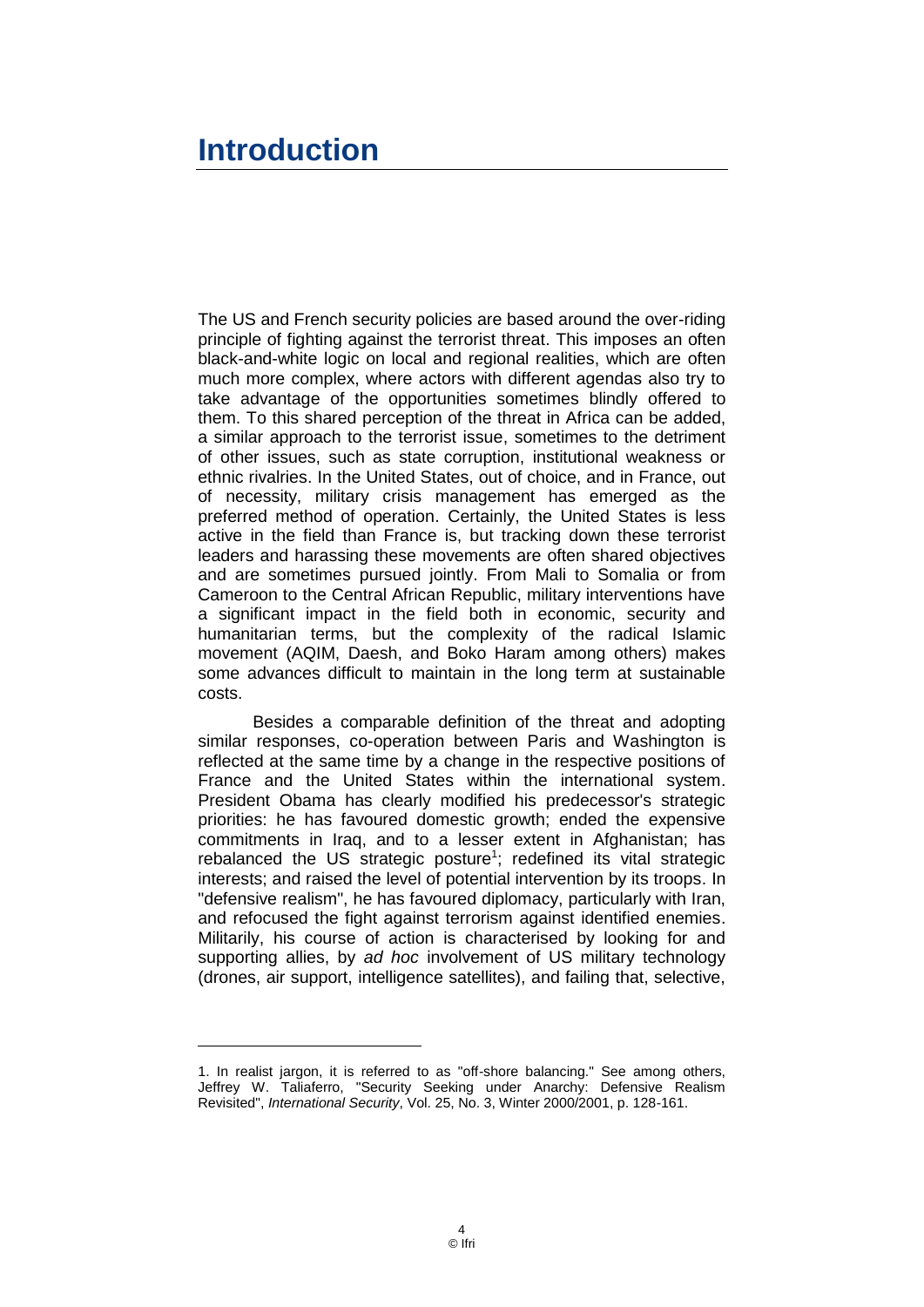prudent and detailed engagement by despatching troops and special forces in the context of a limited mission for a set period. These fundamental strategic choices have had an impact on the place and modalities of the US security policy in Africa, which however does not represent a vital strategic interest for Washington.

On the other hand, France has always maintained close economic, cultural and strategic relations with a number of countries in Africa. President Hollande was forced to fulfil a role of "African policeman", firstly because the prospect of a terrorist rear base in Mali and the Sahel was unacceptable, and then because France found itself almost alone in pursuing this objective. Since 2009, the Europeanisation of its security policy on the one hand, and its objectives on the African continent on the other, have been stalled by Brussels. Berlin has not expressed an intention to follow Paris in this field, while London intends to take a strategic pause after an expensive decade in Iraq and Afghanistan<sup>2</sup>. Paris has been obliged to reassess the value of African capacity-building programmes when it is a question of large-scale operations. Only France has the means and above all the strategic culture required<sup>3</sup>. Therefore, Washington found an ally of choice in Paris, capable of conducting dangerous operations and of bearing the costs and financial and human risks of them. De facto partners, the time of competition seems to be over at least for the time being.

Focusing on the respective security policies and the terrorist movement which underpins them, does not necessarily mean ignoring the other components of the African economic and humanitarian landscape. Between 2000 and 2011, Africa experienced real economic progress with a growth of 5 % per year on average. However, while Africa is richer, Africans are less so: currently in sub-Saharan Africa, nearly 47 % of the population still lives in extreme poverty<sup>4</sup>. For 2015 alone, the fall in the price of raw materials, the drought in southern Africa, continuing political instability in many countries, the risks of civil wars, as well as health emergencies, population pressure and religious antagonism, have seriously affected the economies of many countries in Africa. All these elements, separate or combined, may cause humanitarian emergencies and troops to be despatched on the ground: Operation

<sup>2.</sup> The attacks of 13 November in Paris have somewhat altered Berlin's position.

<sup>3.</sup> This does not prevent US assistance or Chadian contribution. Bruno Tertrais, "Leading on the Cheap? French Security Policy in Austerity", *The Washington Quarterly*, Vol. 36, No. 3, Summer 2013, p. 47-61.

<sup>4.</sup> According to the UN definition, the threshold for extreme poverty is \$ 1.25 /day. See The United Nations, *The Millennium Development Goals Report 2015*, New York, 2015, p. 15, available at: [<www.un.org>](http://www.un.org/millenniumgoals/2015_MDG_Report/pdf/MDG%202015%20rev%20(July%201).pdf).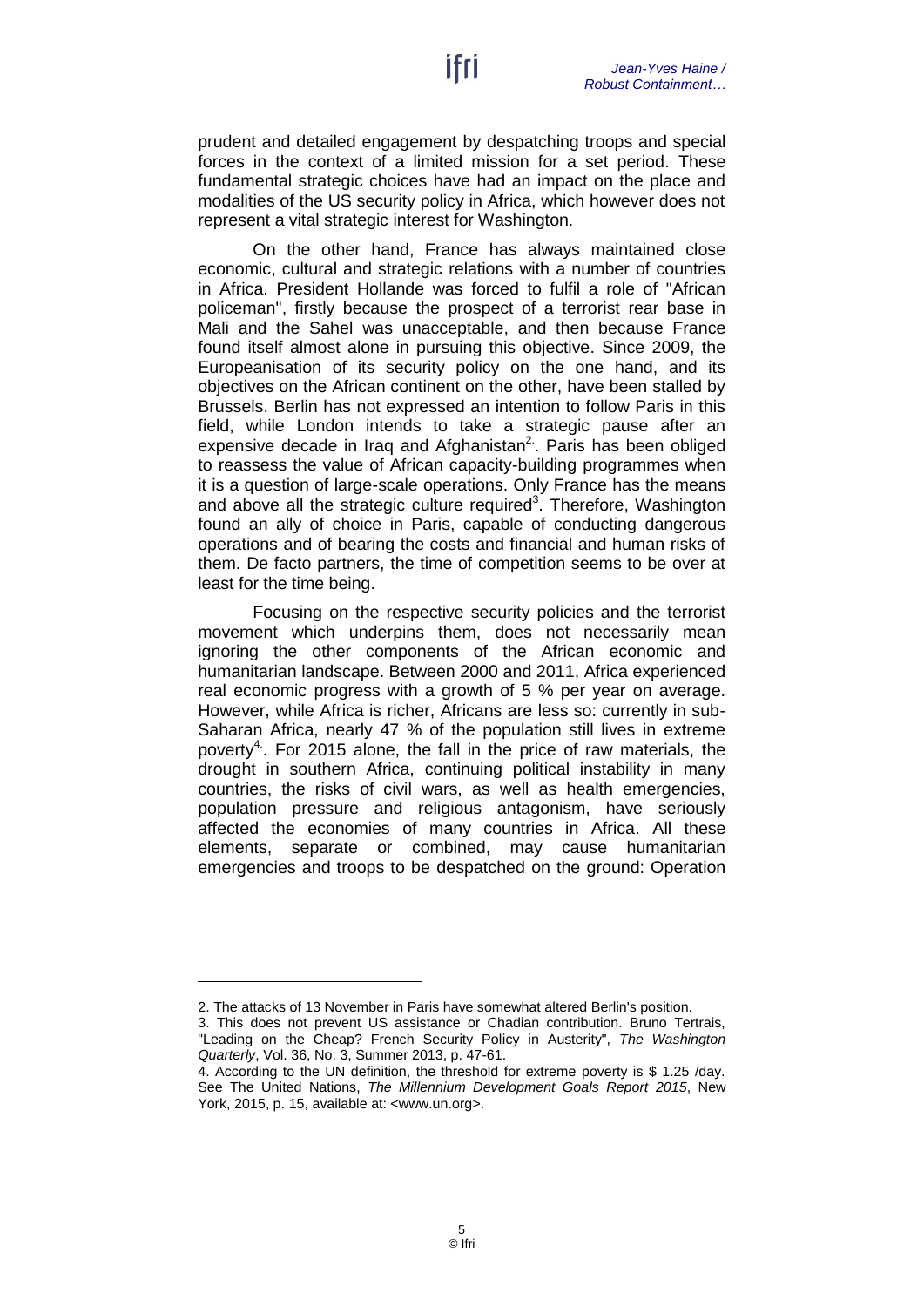Sangaris launched in December 2013 sought to stabilise the Central African Republic. The US intervention in Liberia was aimed at fighting the spread of the Ebola virus<sup>5</sup>. But, it must be recognised that for western leaders, the urgency of humanitarian crises now tends to give way to terrorist threats.

<sup>5.</sup> More than 3 000 US soldiers from the 101<sup>st</sup> Airborne were deployed in Liberia and Senegal for 6 months at a cost of around one billion dollars. Eilperin Juliet, "U.S. May Spend Up to \$1 Billion Fighting Ebola, Administration Says", *The Washington Post*, 16 September 2014.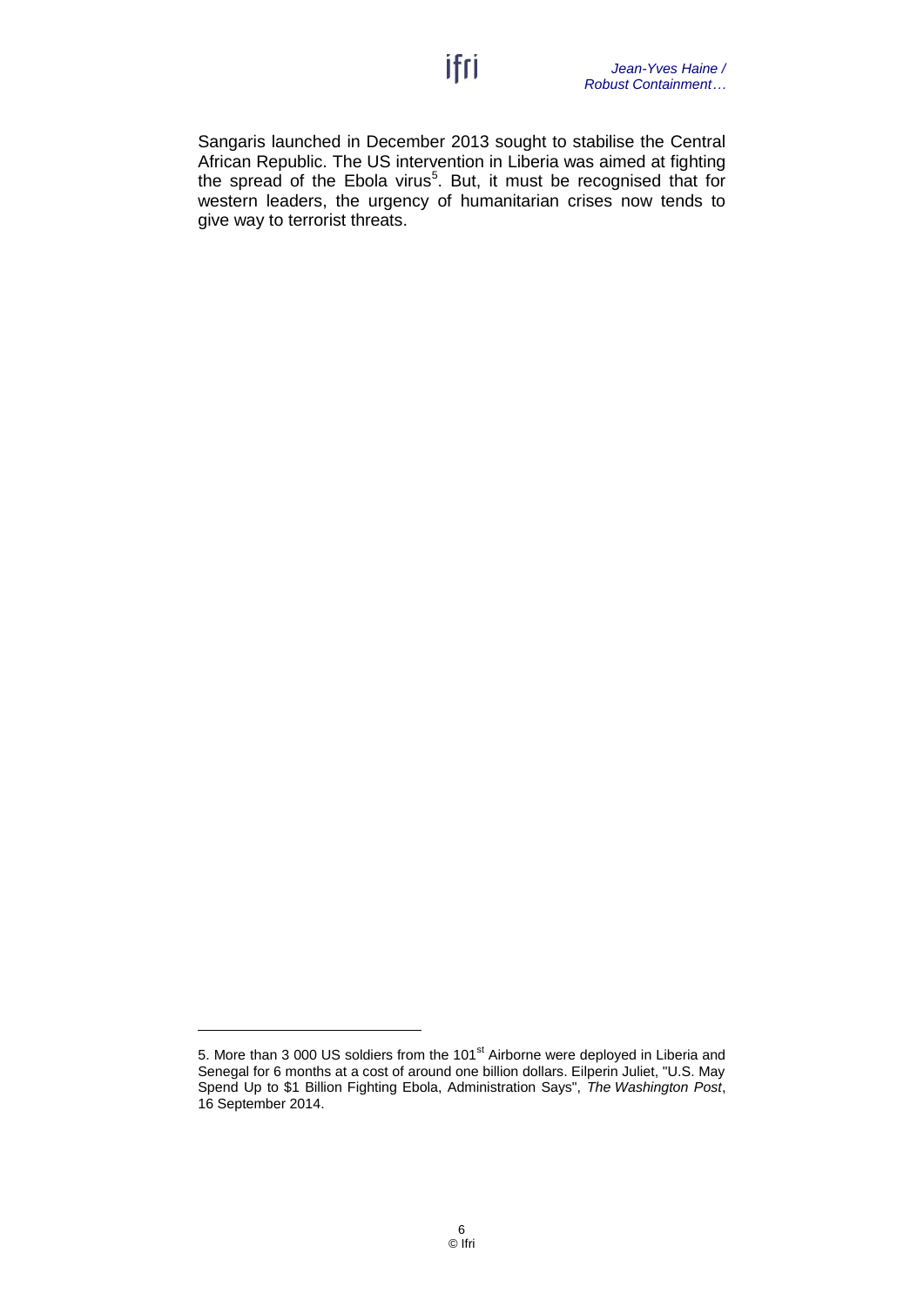# <span id="page-8-0"></span>**Changes in the African strategic landscape**

Since the start of the century, the African strategic landscape has changed radically, but it still also remains contrasted. Firstly, it is characterised by real economic growth and an improvement in the main human development indices: life expectancy has increased by more than 6 years, while chronic malnutrition in children has decreased by 5 % and school attendance rates are increasing even if they still remain low. The emergence of China as a partner, consumer, and major investor in African companies and resources, considerably affects the economy of countries like Nigeria or Angola<sup>6</sup>. However, the steady increases in growth, increases in private investments and improvement in competitiveness have failed to significantly improve living conditions for the large majority of the population. The incomplete demographic transition remains a major structural disadvantage<sup>7</sup>, while the Chinese slow-down represents a significant economic risk<sup>8</sup>.

On the other hand, Africa is experiencing serious disadvantages which continue to destabilise it: weakness of its state institutions, endemic corruption and predation, failure and lack of effective governance, within and between states, ongoing simmering conflicts or open civil wars. In this breeding ground of instability, nonstate actors – mafia networks, insurgent groups, private militias, selfdefence militia, "road blockers" and terrorist networks – are spreading. Some of them claim to follow Al-Qaeda, others are inspired by it, but all compromise the integrity of the state itself. In view of the weakness of states, the security of Africans remains a burden largely borne by foreign powers, even if progress in terms of African capabilities under the auspices of the African Union has been real. This failure affects states of different development levels and

<sup>6.</sup> According to an analyst, "If Africa once again becomes associated with lucrative opportunities, China deserves a substantial amount of the credit." *in* Harry Verhoeven, "Is Beijing's Non-Interference Policy History? How Africa is Changing China", *The Washington Quarterly*, Vol. 37, No. 2, Summer 2014, p. 55-70.

<sup>7.</sup> The increase in poverty due to the population explosion affects more than 100 million additional people compared to 1990. Kathleen Beegle, Luc Christiaensen, Andrew Dabalen and Isis Gaddis, *Poverty in a Rising Africa: Africa Poverty Report*. World Bank, Washington D. C., 2016.

<sup>8.</sup> Matthew Davies, "Africa's Economic Prospects in 2016: Looking for Silver Linings", *BBC*, 8 January 2016.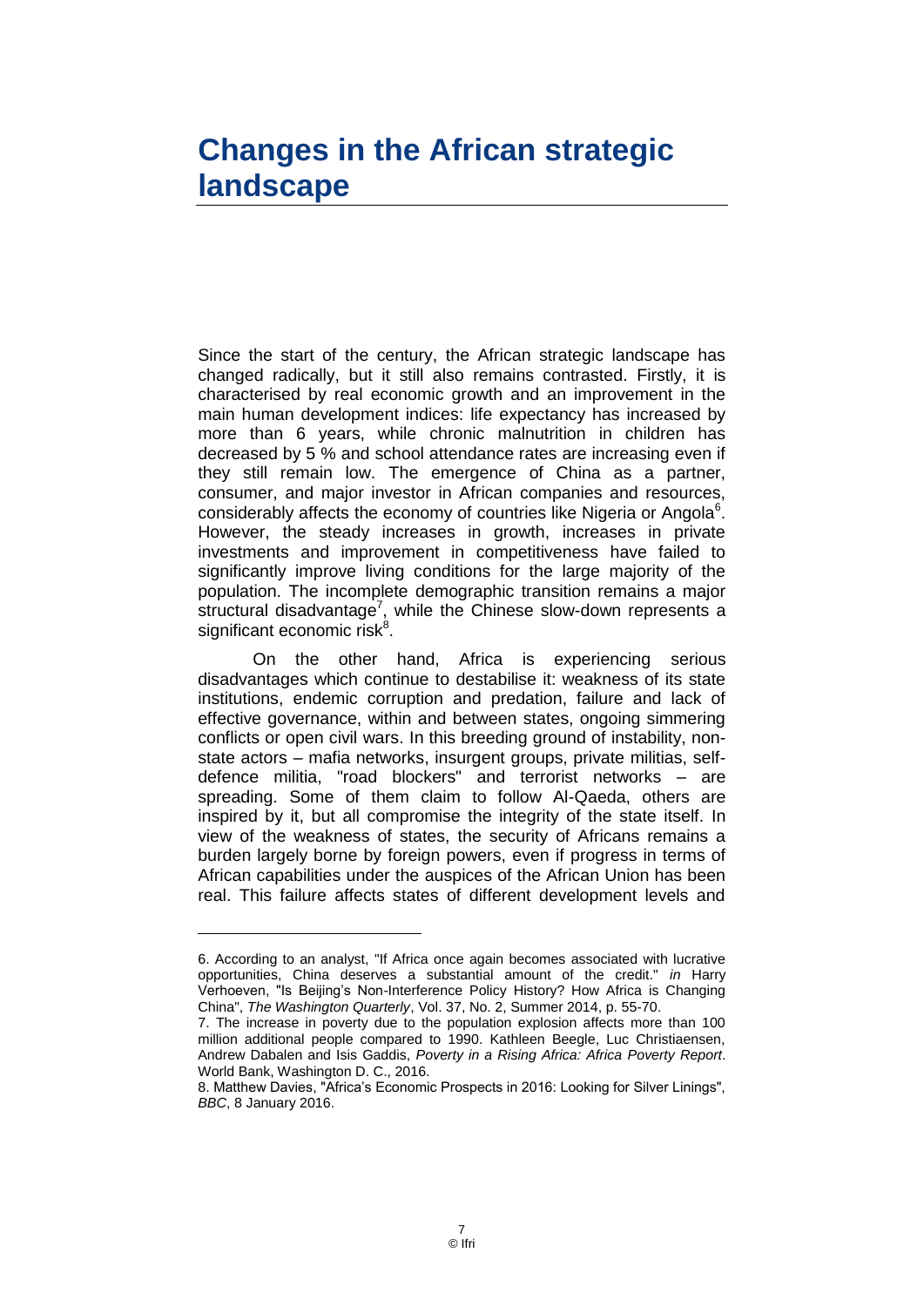sizes across all or a part of their territory. It may affect outlying areas beyond the central government's control – the Sahel and the Great Lakes – but also extend beyond its borders. It may cause the diversion of domestic production to the benefit of individual interests and even compromise the state's institutions. The lack of performance of, or corruption in performing governmental tasks, causes a spread in non-state groups and actors who usually have no other choice than to take charge of their security. The dividing line, both conceptually as well as functionally, is therefore not always simple between groups of insurgents and government actors: in some cases, these groups perform essential tasks related to sovereignty – protection, taxation, and redistribution – while the conduct of some government officials is closer to mafia behaviour (predation, diversion and extortion) $9$ . The first are not necessarily criminals and the second sometimes can be.

State failures in Africa are not new. Per se, they do not necessarily result in intervention by foreign powers. At least, three factors may generate this involvement. Firstly, the international community may intervene to address humanitarian disasters created by these state failures. Since the tragedy of Rwanda and the Kosovo crisis, where for the first time, a domestic situation became an international issue falling under Chapter 7 of the UN Charter; the concept of sovereignty has been adapted to encompass responsibilities and duties, particularly vis-à-vis protecting the population which it rules over<sup>10</sup>. In the event of manifest failures by a government, or through inability, or through deliberate intention, the international community may assume a Responsibility to protect (R2P) to quell massive violations of human rights, to prevent potential ethnic cleansing, or to avoid genocides. The development of this new norm has been difficult: even if its principle is recognised, its practical implementation remains contested.

Subsequently, state failures can create situations which present a risk and a threat for the security of its foreign actors. It is not only a question of the inevitable effects of instability – lack of hygiene, population displacement, mass emigration $11 -$  but also exploitation by terrorist groups and movements of the institutional vacuum left by the failing governments. The control of territories,

<sup>9.</sup> Christopher Clapham, "Degrees of Statehood", *Review of International Studies*, Vol. 24, No. 2, April 1998, p 143-157. Also see Robert H. Bates, *When Things Fell Apart: State Failure in Late-Century Africa*, Cambridge, Cambridge University Press, 2008.

<sup>10.</sup> The most well-known manifesto is Kofi Annan's "Two Concepts of Sovereignty", *The Economist*, 18 September 1999. Thinking about the concept of sovereignty was started by Francis Deng, *Sovereignty as Responsibility: Conflict Management in Africa*, Washington D.C., Brookings Institution, 1996.

<sup>11.</sup> For the Horn of Africa, the UN High Commissioner for Refugees estimates the number of displaced people and refugees at nearly 2 million. Somalia alone has seen a migration wave of 1 105 618, according to an estimate from June 2015, data available at: [<www.unhcr.org/pages/49e45a846.html>](http://www.unhcr.org/pages/49e45a846.html).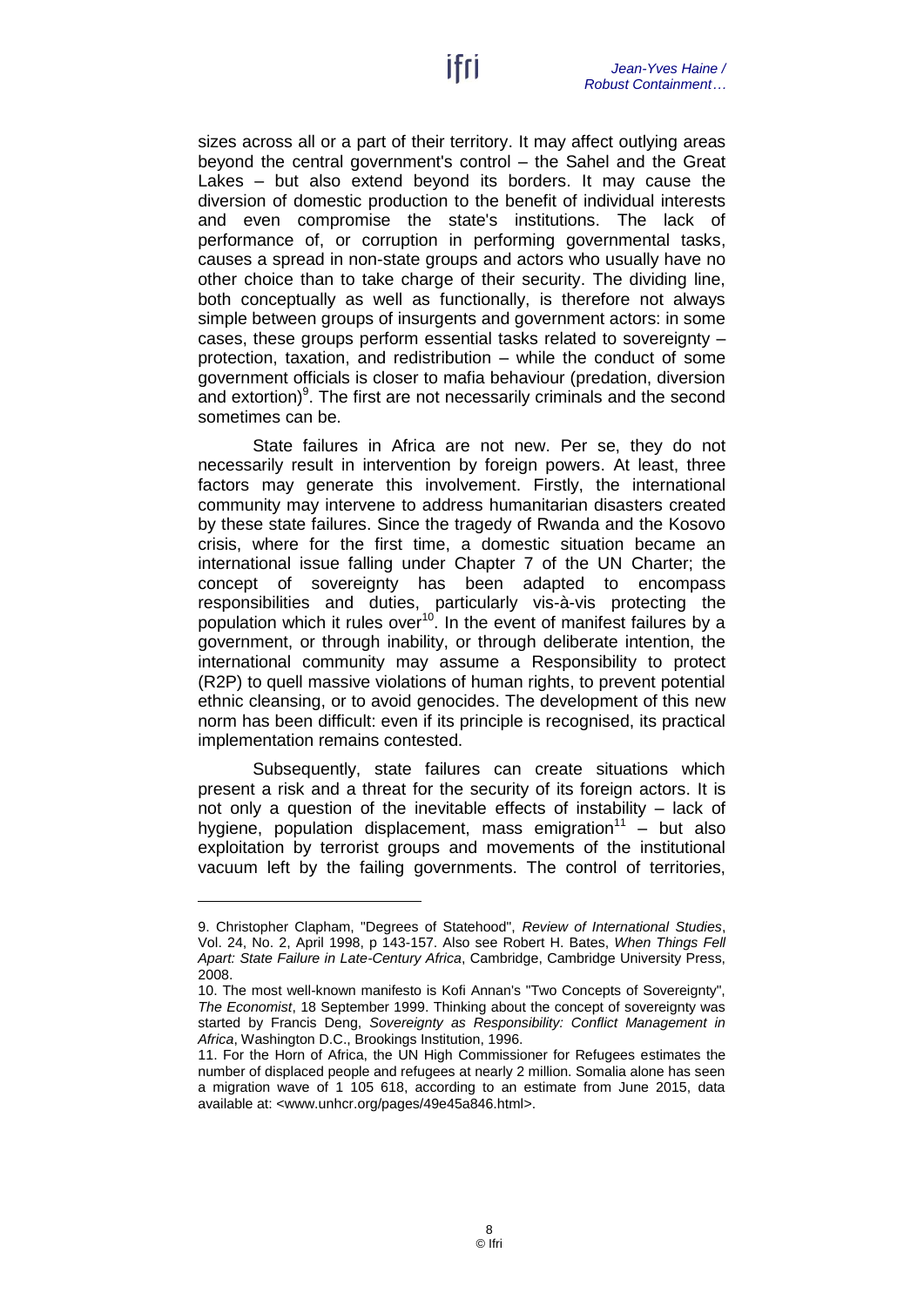populations, and resources provides them with an advantage and a strategic reserve; the recruitment and training of young jihadist soldiers and the acquisition or theft of weapons give them the means to extend their fight. To this end, the terrorists would be stronger as the state is weak. Since the start of the 1990s, firstly in Algeria, then in Tanzania and in Kenya, and gradually throughout the Horn of Africa and the Sahel, Islamist movements have succeeded and expanded. It took the attacks in France by the Algerian GIA (Armed Islamic Group), and especially on September 11, 2001, for the idea of a failed state to become an international security issue<sup>12</sup>. This link between terrorist threat and state failures became a priority among western intelligence apparatuses. The Afghan situation seemed to confirm this correlation, so the military doctrine of intervention turned to situations of counter-insurgency and anarchy, and the planning of hybrid combat missions and stabilisation and reconstruction operations in the state. However, establishing a close link between terrorism and failing states is not always obvious. For some people, this relationship is too complex and tenuous to enable a true correlation to be made, and for others, this relationship is even counter-intuitive<sup>13</sup>. The attacks of September 11, 2001 against New York were prepared in Hamburg, and those of 13 November 2015 against Paris in Brussels.

Finally, the third element, intervention by the international community may prove to be necessary, precisely because at regional level the military resources and the will to use them are lacking. Since the middle of the 1990s, efforts have materialised in this regard, particularly with the creation of the French *Recamp* programme presented during the Franco-African summit at the Louvre in 1998. The objectives were multiple. It was a question of building capacity in the African countries to assume roles in peacekeeping and humanitarian interventions, and hence to provide African solutions to African problems. Indeed, one of the recurring problems and major criticisms had focused on the implicit neo-colonialism behind foreign

<sup>12.</sup> See for example: Robert I. Rotberg, "Failed States in a World of Terror", *Foreign Affairs*, Vol. 81, No. 4, July-August 2002, p. 127-140; Susan E. Rice, "The New National Security Strategy: Focus on Failed States", *Brookings Policy Brief*, No. 116, February 2003; and Edward Newman, "Failed States and International Order: Constructing a Post-Westphalian World", *Contemporary Security Policy*, Vol. 30, No. 3, December 2009, p. 421-433.

<sup>13.</sup> As an analyst observed: "In other words, weak and failing states can provide useful assets to transnational terrorists, but they may be les [*sic*: less] central to their operations than widely believed.", *in* Stewart Patrick, "Weak States and Global Threats: Fact or Fiction?", *The Washington Quarterly*, Vol. 29, No. 2, Spring 2006, p. 27-53. See also: Edward Newman, "Weak States, State Failure, and Terrorism", *Terrorism and Political Violence*, Vol. 19, No. 4, Winter 2007, p. 463-488; James A. Piazza, "Incubators of Terror: Do Failed and Failing States Promote Transnational Terrorism?", *International Studies Quarterly*, Vol. 52, No. 3, September 2008, p. 469- 488. According to an expert on Somalia: "Terrorist networks, like mafias, appear to flourish where states are governed badly, rather than not at all.", *in* Ken Menkhaus, "Somalia: State Collapse and the Threat of Terrorism", IISS, *Adelphi Paper*, No. 364, 2004, p. 71-75.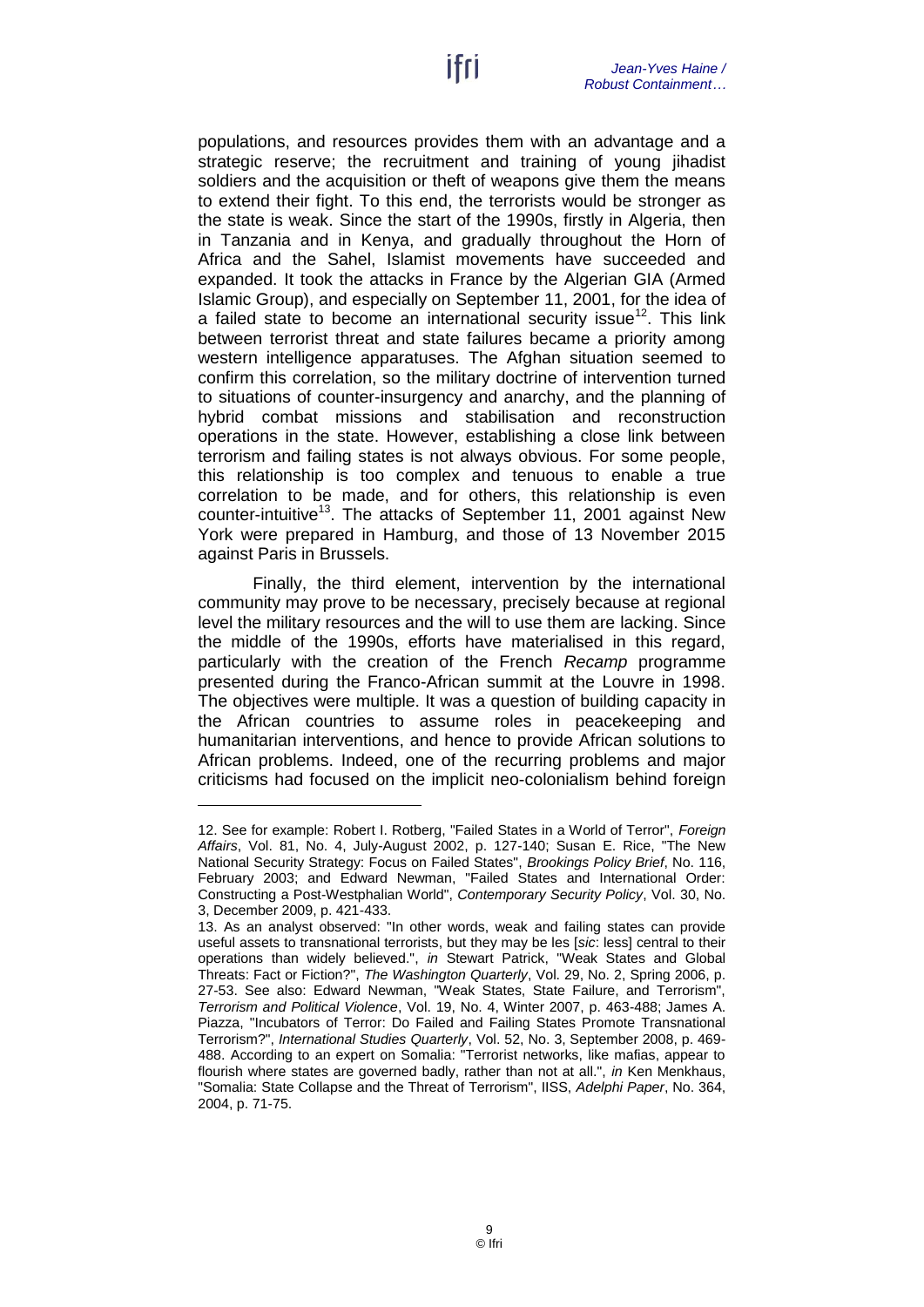interventions, particularly those undertaken by former colonial powers. The good humanitarian intentions and stated neutrality failed to convince the various protagonists in the field. This risk was reduced by helping with equipment, instruction, and training of African forces. In addition, several foreign actors suffered losses, sometimes relatively significant ones, in performing humanitarian, peacekeeping or peacemaking missions. African capacity-building allowed them to avoid such incidents. However, the difficulty remains of quickly generating sufficient forces to deal with humanitarian or security emergencies. Since 2002, the African Union wanted to establish a "peace and security architecture", including the creation of stand-by forces within various regional bodies, each one totalling 6 500 men, soldiers, policemen, and civilian personnel to cover all risks related to humanitarian interventions<sup>14</sup>. The African forces contribute significantly to UN peacekeeping missions, but their actual capability to wage war remains limited and therefore intervention by foreign forces is necessary to counter and destroy the terrorist threat<sup>15</sup>.

Therefore whether for humanitarian reasons or for security requirements, the two are not diametrically opposed, state failure in Africa has become an international security issue, a "public threat" that must be contained<sup>16</sup>. Economic crises, failures in governance, ethnic and sectarian violence are in themselves serious grounds for concern, but ultimately, it is the prospect of a terrorist presence or terrorist activity which warrants interventions by foreign powers such as France or the United States. Before turning to the reasons which guide Paris or Washington's choices, it is important to specify the nature and extent of the terrorist threat in Africa.

<sup>14.</sup> As two experts on the African forces emphasised: "Unlike the UN, the AU has therefore developed a different peacekeeping doctrine; instead of waiting for a peace to keep, the AU views peacekeeping as an opportunity to establish peace before keeping it.", *in* Arthur Boutellis and Paul D. Williams, *Peace Operations, the African Union and the United Nations: Toward More Effective Partnerships,* New York, International Peace Institute, April 2013, p. 8-9.

<sup>15.</sup> Tim Murithi, "The African Union and the African Peace and Security Architecture: past, present and future", *Africa Insight*, Vol. 42, No. 3, December 2012, p. 42-52; Alex Vines, "A Decade of African Peace and Security Architecture", *International Affairs* Vol. 89, No. 1, January 2013, p. 89-109.

<sup>16.</sup> See James D. Fearon and David D. Laitin, "Neo-trusteeship and the Problem of Weak States", *International Security*, Vol. 28, No. 4, Spring 2004, p. 6.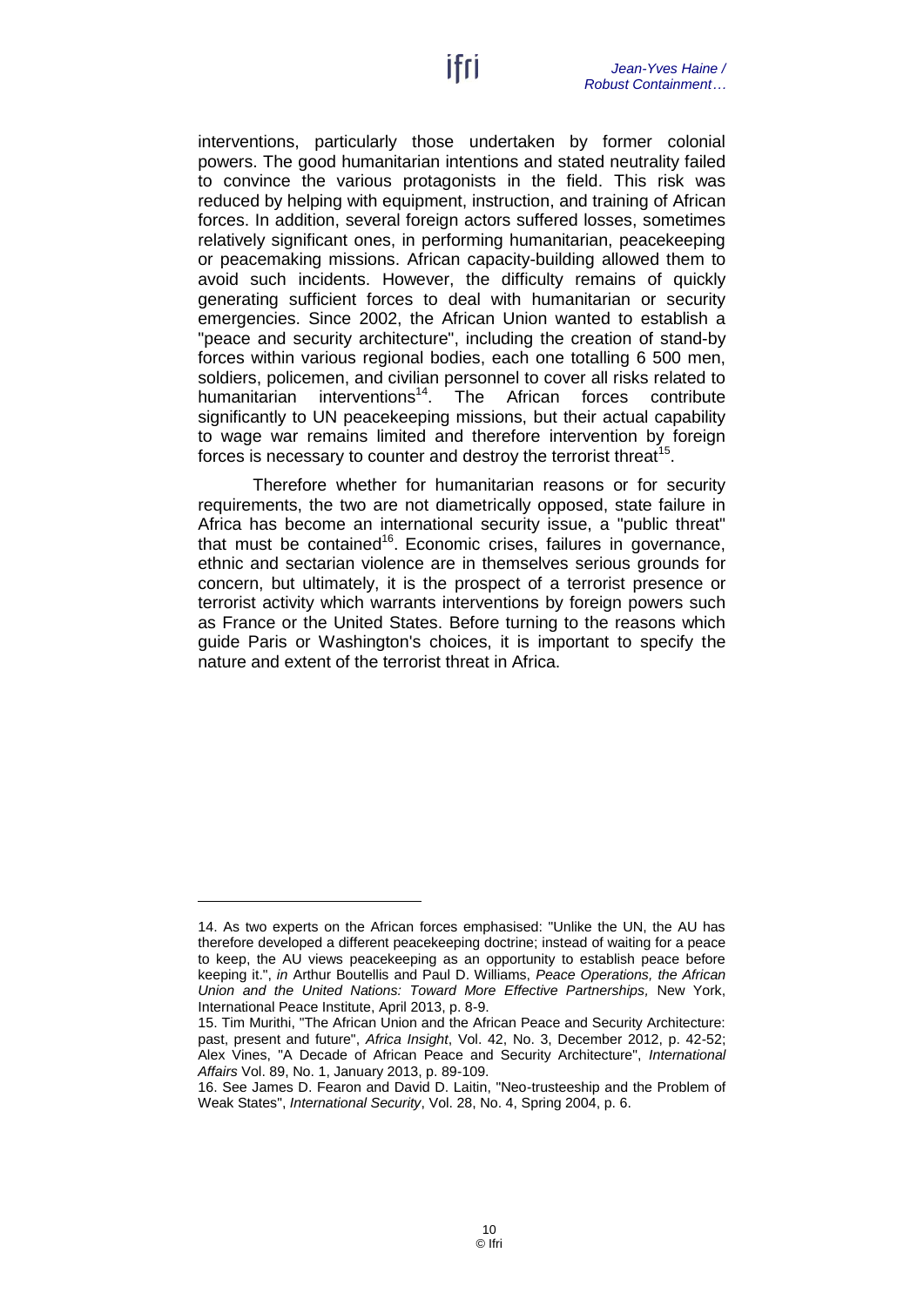#### <span id="page-12-0"></span>**The terrorist threats in Africa**

Assertions by terrorist groups claiming to follow radical Islam are relatively long-standing in Africa, but they have now acquired both a permanent, multi-faceted and dangerous character. The emergence of the first wave of the Islamic movement occurred in 1992, with the cancellation of elections by the Algerian government which had confirmed victory to the Islamic Salvation Front. The civil war between the military on the one hand and the Armed Islamic Group on the other resulted in more than 100 000 victims<sup>17</sup>. The extreme violence which characterised this conflict was exported outside the region, with the first wave of terrorist attacks on French soil, which caused several dozen deaths. Losing ground significantly, the GIA began its transformation, then becoming the Salafist Group for Preaching and Combat (GSPC) in 1998, and declaring its allegiance to Al-Qaeda in 2007 under the name of AQIM (Al-Qaeda in the Islamic Maghreb). This affiliation marked an internationalisation of its activities with an intention of striking western targets and intensifying attacks against the weak links in the region, Mauritania, Mali and Niger. AQIM specialised in the – often highly profitable – kidnapping of western nationals (especially French), assassinations of tourists, and extensive arms and drugs trafficking. The resources generated, estimated at between \$ 50 - 65 million, served, among other things, to organise the fight in the more unstable countries, particularly in Mali where an alliance of circumstances was made with the Tuareg tribes in rebellion against Bamako, before ousting them from the conquered areas. The North of the country came under the control of several groups: The predominantly Arab AQIM – Algerian, Mauritanian, and Malian Arabs –; the Movement for Oneness and Jihad in West Africa (MUJAO), a splinter movement from AQIM which joined the Signatories in Blood or "Mokhtar Belmokhtar's group" in 2013 to form Al-Mourabitoun; and Ansar Eddine, a group established in 2012 which is exclusively Tuareg<sup>18</sup>. Besides Mali, AQIM took advantage of

<sup>17.</sup> See Benjamin Stora on this extreme violence, "Ce que dévoile une guerre. Algérie, 1997", *Politique étrangère*, vol. 62, No. 4, Winter 1997/1998, p. 487-497; Stathis N. Kalyvas, "Wanton And Senseless? The Logic of Massacres in Algeria", *Rationality and Society*, Vol. 11, No. 3, August 1999, p. 243-285; and Séverine Labat and Michèle Laske, *Les Islamistes algériens: entre les urnes et le maquis*, Paris, Le Seuil, 1995.

<sup>18.</sup> See Tobias Koepf, "France and the Fight against Terrorism in the Sahel – The History of a Difficult Leadership Role", *Note de l'Ifri*, June 2013, p. 19-20. See Pham J. Peter on the extent of AQIM, "Foreign Influences and Shifting Horizons: The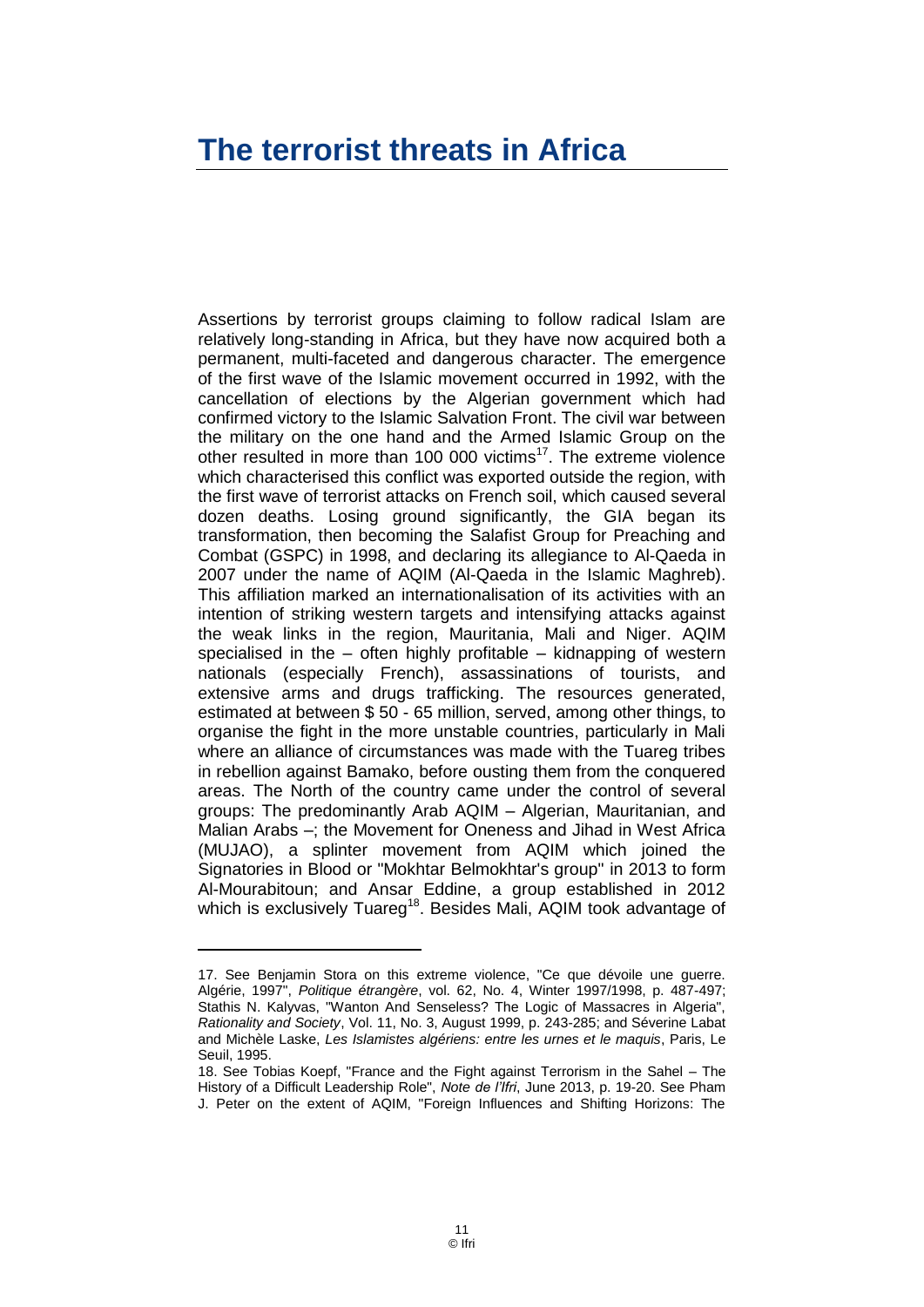the destabilisation in Libya to extend its networks and influence in the Sahel, but as discussed later, it may now face competition from Islamic State.

A second radical movement has emerged in West Africa since 1998, when fighters claiming to follow Al-Qaeda struck US interests in Tanzania and Kenya. In the wake of September 11, the Horn of Africa was considered as a hotbed of terrorism, in particular Somalia and Kenya<sup>19</sup>. But there as well, it would seem that Al-Qaeda's initial activities were mainly directed towards lucrative operations, trafficking, and kidnapping. The majority of the Somali jihadists actually only had national ambitions: support for the Islamic courts which gave them access to significant resources, training camps and territories in the South. The US campaign against these Islamic courts which supported the Ethiopian invasion, turned Al-Shabaab into an Islamic resistance movement against the foreign invader<sup>20</sup>. This guaranteed it widespread support in the population and a series of military successes, including the capture of the port of Kismaayo. The establishment of a transition government in 2009; the ongoing presence of Amisom under the auspices of the African Union, funded by Great Britain and the United States; and the Kenyan invasion in 2011 have been equally occasions when Al-Shabaab has reinvented itself; remobilised itself; expanded its base and finances; extended its influence; and conducted attacks against the foreigner– that of Westgate Mall in Nairobi which resulted in 67 deaths in September  $2013^{21}$  – up to integrating, at least formally, in Al-Qaeda's fold. Weakened in recent years, the group continues to conduct an asymmetrical war against Amisom contingents considered as occupation forces.

A third, more recent area has been occupied by the group Boko Haram, especially rife in Nigeria and which has now extended its influence into Chad, Cameroon and Niger. Boko Haram has its origins in the Salafist movement, Izalah, whose objective was the spread of sharia and opposition to any form of western

Ongoing Evolution of Al Qaeda in the Islamic Maghreb", *Orbis*, Vol. 55, No. 2, Spring 2011, p. 240-254.

<sup>19.</sup> Since 2002, a combined group (*Combined Joint Task Force–Horn of Africa*) of 2 000 US soldiers has been stationed in Djibouti. For some people, "Al Qaeda has used the region less to foment terrorism than to protect and expand its finances, a challenge for the organization since the U.S. campaign against it went into high gear after September 11.", *in* Princeton N. Lyman and J. Stephen Morrison, "The Terrorist Threat in Africa", *Foreign Affairs*, Vol. 84, No. 1, January/February 2004, p. 83.

<sup>20.</sup> See Roland Marchal on this point, "The Rise of a Jihadi Movement in a Country at War: Harakat Al-Shabaab Al Mujaheddin in Somalia", *SciencesPo/CERI*, March 2011, p. 16.

<sup>21.</sup> Al-Shabaab in its claim for the attack emphasised that it was retribution for the 2011 invasion and that the shopping centre belonged to Israelis. See International Crisis Group, "Kenya: Al-Shabaab: Closer to Home", *Africa Briefing*, No. 102, 25 September 2014, p. 4.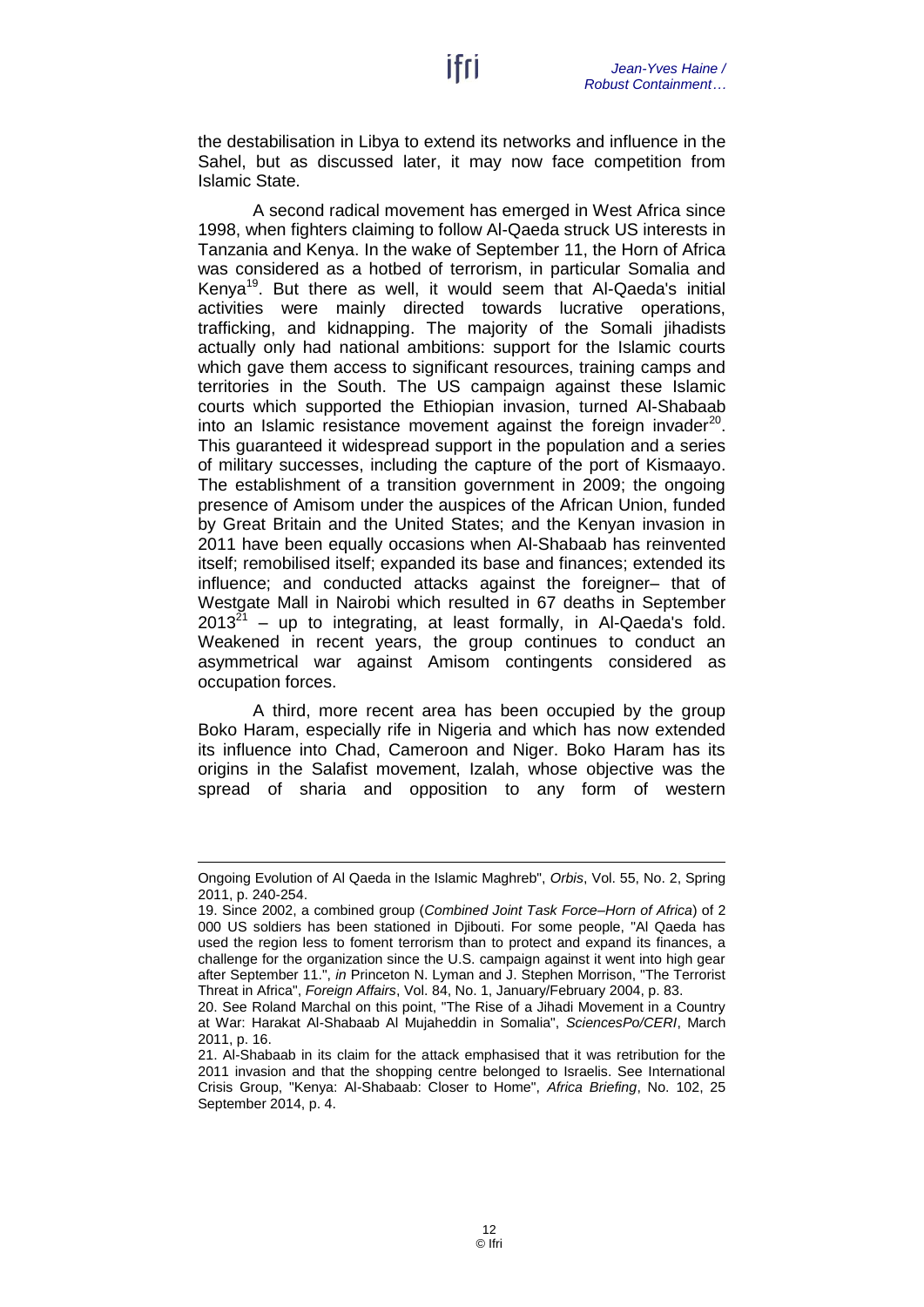values threatening traditional Islam. The founder of the movement, Mohammed Yusuf, who was killed in clashes with the police in July 2009, pursued the ideal of a Nigeria purified of foreign influences, a long-standing ambition expressed by religious leaders since the 19<sup>th</sup> century<sup>22</sup>. In its current incarnation, this Islamic militancy is also planning to join the AQIM movement, and participate in the fight in Mali, Cameroon, and Somalia<sup>23</sup>. Despite its regional ambitions, the group's members are mainly Kanuri from the north-eastern region of the country. Firstly, solely confined to the Nigerian theatre of operations, now the group is more like an insurrection whose demands go beyond the simple religious dimension in a region, the North of the country, which has experienced sectarian and ethnic violence of old, but also to problems related to the socio-economic conditions and corruption of the central government<sup>24</sup>. The latter has very quickly demonstrated its shortcomings in the fight against Boko Haram, particularly after the kidnapping of several hundred young schoolgirls.

The loose conglomeration of terrorist groups claiming to follow radical Islam is therefore particularly broad. Firstly, there are the affiliated groups, which have espoused Al-Qaeda's ideology, pledging allegiance to its central leadership and fighting in its name: Al-Qaeda in the Islamic Maghreb and Al-Shabaab belong to this category. These groups have a very strong local base and remain independent while claiming to follow Al-Qaeda. Then, there are followers or associates who share all or some of Al-Qaeda's ideology and use it to engage in terrorism. MUJAO and Mokhtar Belmokhtar's group Al-Mourabitoun, which are very active in Mali, belong to this category. Relations between the centre and these peripheral groups are not always easy and opposition arises. Finally, there are allied groups, which according to their interests, strengths, and weaknesses, frequently ally with Al-Qaeda's activities or are inspired by them. Such

<sup>22.</sup> Boko Haram may be translated by "Western education forbidden." The objective is to return to an ancestral and Islamic Nigeria. As its leader stated: "Our land was an Islamic state before the colonial masters turned it to a kafir (infidel) land. The current system is contrary to true Islamic reliefs.", *in* Daniel E. Agbiboa, "Peace at Daggers Drawn? Boko Haram and the State of Emergency in Nigeria", *Studies in Conflict & Terrorism*, Vol. 37, No. 1, 2014, p. 55.

<sup>23.</sup> Since the announcement of Mohamed Yusuf's death, AQIM stated: "We are ready to train your people in weapons and give you whatever support we can in men, arms and munitions to enable you to defend our people in Nigeria.", *in* John Azumah, "Boko Haram in Retrospect", *Islam and Christian–Muslim Relations*, Vol. 26, No. 1, p. 41. See also Jérôme Pigné, *Islamic Extremism in the Sahel: Why Boko Haram's Expansion Is Critical for the Region*, Institut Thomas More, July 2013.

<sup>24.</sup> Abeeb Olufemi Salaam, "Boko Haram: Beyond Religious Fanaticism", *Journal of Policing, Intelligence and Counter Terrorism*, Vol. 7, No. 2, October 2012, p. 147-162.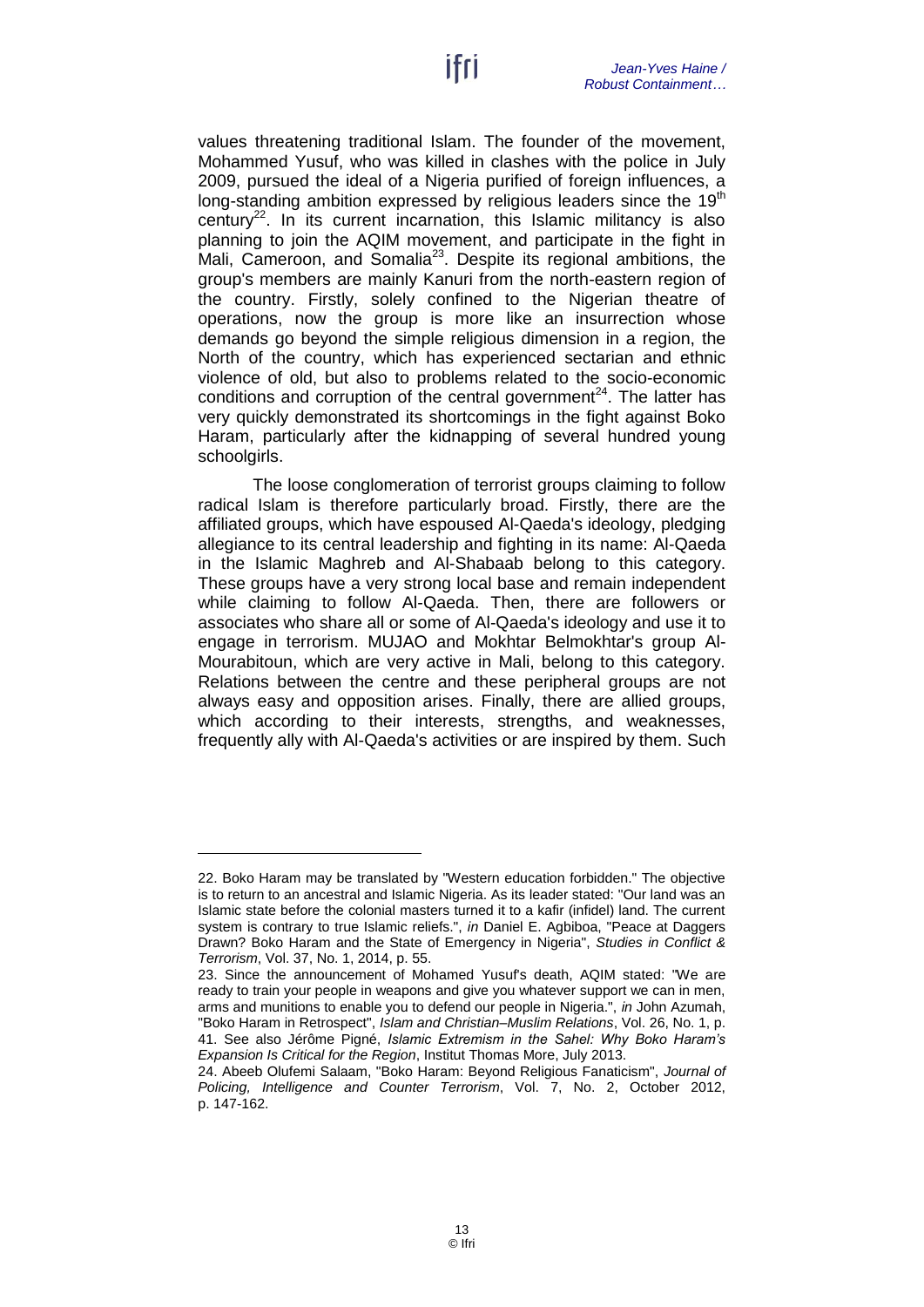as Boko Haram in Nigeria, whose agendas and demands remain broadly national<sup>25</sup>.

ltri

Without tracing Al-Qaeda's origins and developments, it should however be recalled that strategically, the group's stated objective is to establish a caliphate in increasingly extensive territories. Hence, its current leader, Ayman Al-Zawahiri, specified the necessary steps to achieve this in 2003. After the "initial awakening", on September 11, the declaration of the caliphate and general mobilisation of troops scheduled between 2013-2016, confrontation and total war against the non-believers up to 2020 were mentioned, and then the final victory and establishment of a global caliphate<sup>26</sup>. This propaganda is sufficiently general to be used and to fit into local conflicts. It gives meaning to the deprived and victims of injustice, a feeling of solidarity, and a theological justification for the terrorist operations and suicide missions, which are the usual methods of operation for asymmetrical war.<sup>27</sup>

Clearly, Al-Qaeda's pyramid structure has changed and relations between Al-Qaeda Central and the peripheral groups are sometimes tense, with ambition and personal rivalries playing their role<sup>28</sup>. Thus, the Algerian jihadist chief, Mokhtar Belmokhtar, who founded his own group Al-Mourabitoun, was responsible for the attacks against the oil installations at In Amenas in southern Algeria in January 2013; those against the Radisson Blu hotel at Bamako in December 2015; and recently against the Splendid Hotel in Ougadougou in January 2016. He seems to act by response and positioning in relation to other movements than by strategic logic<sup>29</sup>. Hence, the rivalry within the loose conglomeration of Al-Qaeda may drive groups to attract as much attention as possible, and to commit increasingly spectacular and deadly acts.

<sup>25.</sup> Marc-Antoine Pérouse de Montclos, "Du Nigeria au Maghreb: le chaînon manquant entre Boko Haram et Al-Qaïda", *Maghreb-Machrek*, No. 222, 2014/4, p. 109-122. Boko Haram moved closer to Daesh in March 2015.

<sup>26.</sup> Martin Rudner, "Al Qaeda's Twenty-Year Strategic Plan: The Current Phase of Global Terror", *Studies in Conflict & Terrorism*, Vol. 36, No. 12, p. 953-980, December 2013, p. 959.

<sup>27.</sup> Olivier Roy, *L'Islam mondialisé*, Paris, Le Seuil, 2004. See Assaf Moghadam for the suicide attacks, "Motives for Martyrdom: Al-Qaida, Salafi Jihad, and the Spread of Suicide Attacks", *International Security*, Vol. 33, No. 3, Winter 2008/2009, p. 46-78; Robert Pape, *Dying to Win, The Strategic Logic of Suicide Terrorism,* New York, Random House, 2005; Daniel Byman, "Fighting Salafi-Jihadist Insurgencies: How Much Does Religion Really Matter?", *Studies in Conflict & Terrorism*, Vol. 36, No. 5, 2013, p. 353-371.

<sup>28.</sup> Al-Qaeda is similar to a "flexible hierarchy" where the chains of command are not obvious. See Leah Farrall, "How Al Qaeda Works", *Foreign Affairs*, Vol. 90, No. 2, March-April 2011, p. 133.

<sup>29.</sup> Jean-Paul Rouiller, Director of the Geneva Center for Training and Analysis of Terrorism, compares this rivalry to a domestic row between spouses, each one wanting to have the last word: "They accused him of not doing something. His response was: 'I'll show you what I can do'.", *in* Rukmini Callimachi, "Rise of Al-Qaida Sahara terrorist", *Associated Press*, 29 May 2013.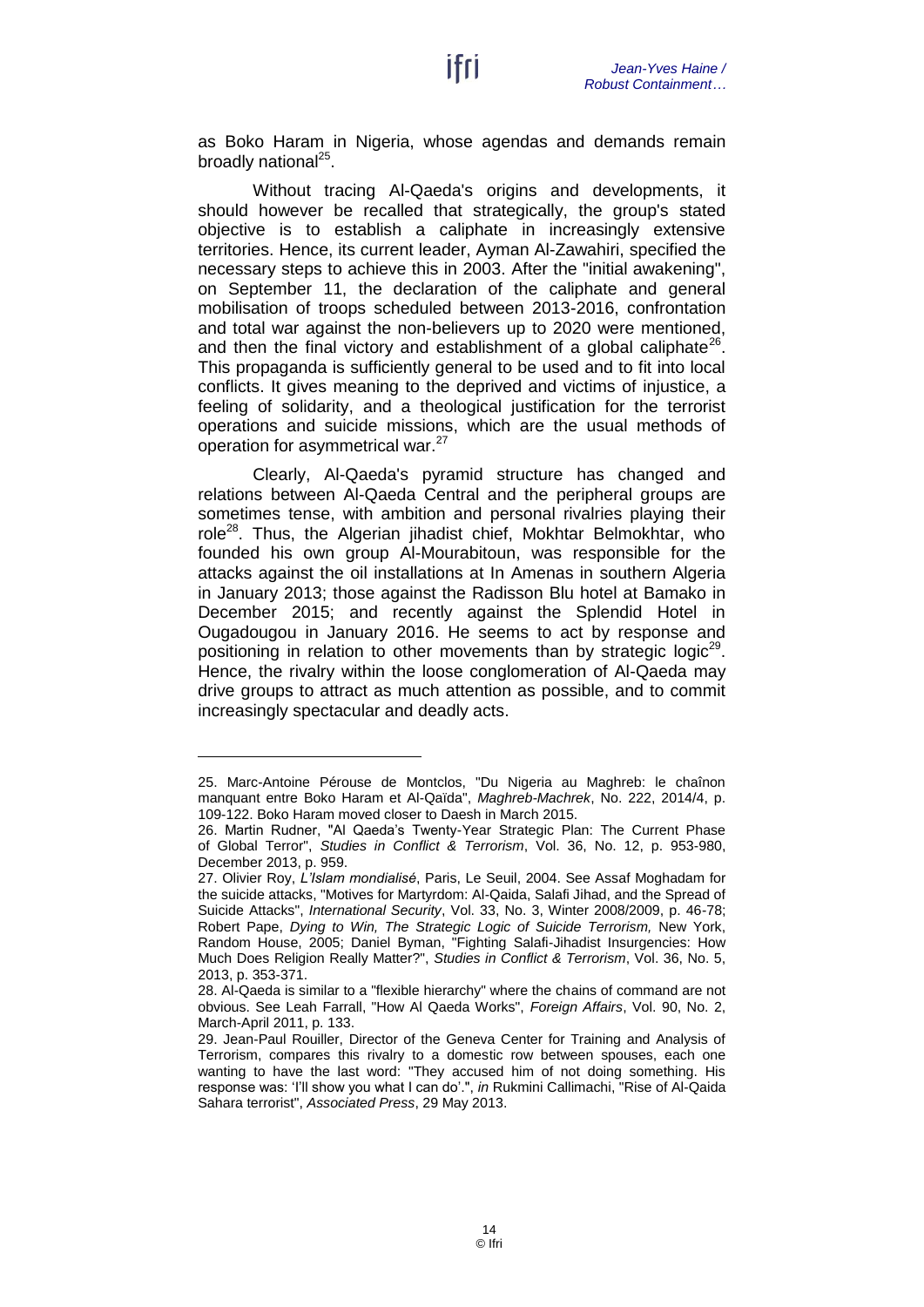The emergence of Islamic State in the Middle East undeniably adds a new dimension to this loose terrorist conglomeration. It has one major difference compared to Al-Qaeda: it has made rapid progress and directly initiated the foundation of the caliphate. If Al-Qaeda still represents the ideological foundation for global jihad, Daesh is now the strong and advanced arm in this fight. Moreover, the control of its territory in Syria and Iraq gives it a distinct strategic position. IS is a sort of proto-state with its taxes, communication lines, military capabilities and its own army estimated at 30 000 soldiers. Al-Qaeda has none of this. As Ashraf Ghani, the Afghan President summed it up, "If Al-Qaeda is Windows 1.0, then Daesh is Windows 7.0<sup>30</sup> However, the influence of IS on the Islamist movement in Africa is unclear. On the one hand, this rivalry may encourage oneupmanship between the two groups. The recent, particularly bloody attacks launched by Islamic State, ranging from Istanbul to Jakarta via Paris, may be involved in this ideological battle $31$ . On the other hand, rivalry with Daesh could signify greater co-operation between groups active in North Africa and the Sahel, while the western services are focusing on Syria and Iraq<sup>32</sup>. Either way, the terrorist risk is higher and more complex.

<sup>30.</sup> Cited by Eric Schmitt and David E. Sanger, "As U.S. Focuses on ISIS and the Taliban, Al Qaeda Re-emerges", *The New York Times*, 29 December 2015. Also see Audrey Kurth Cronin, "ISIS Is Not a Terrorist Group: Why Counterterrorism Won't Stop the Latest Jihadist Thread", *Foreign Affairs*, Vol. 94, No. 2, March-April 2015, p. 87-98.

<sup>31.</sup> Peter Neumann calls this, "the propaganda of the deed, a kind of violence as performance that was also used by  $19<sup>th</sup>$  century anarchists. The goal is "to inspire overreaction, inspiration and retaliation, to provoke violence from governments that radicalizes more people and deepens the pool of recruits." Cited by Anne Barnard and Neil Macfarquhar, "Paris and Mali Attacks Expose Lethal Qaeda-ISIS Rivalry", *The New York Times,* 20 November 2015*.* Furthermore, ISIS manages over 70 000 Twitter and Facebook accounts, nearly 90 000 text messages per day with hundreds of thousands of followers.

<sup>32.</sup> According to General Rodriguez, the Head of Africom, "Terrorists with allegiances to multiple groups are expanding their collaboration in recruitment, financing, training and operations, both within Africa and transregionally.", *in* Carlotta Gall, "Jihadists Deepen Collaboration in North Africa", *The New York Times*, 1 January 2016.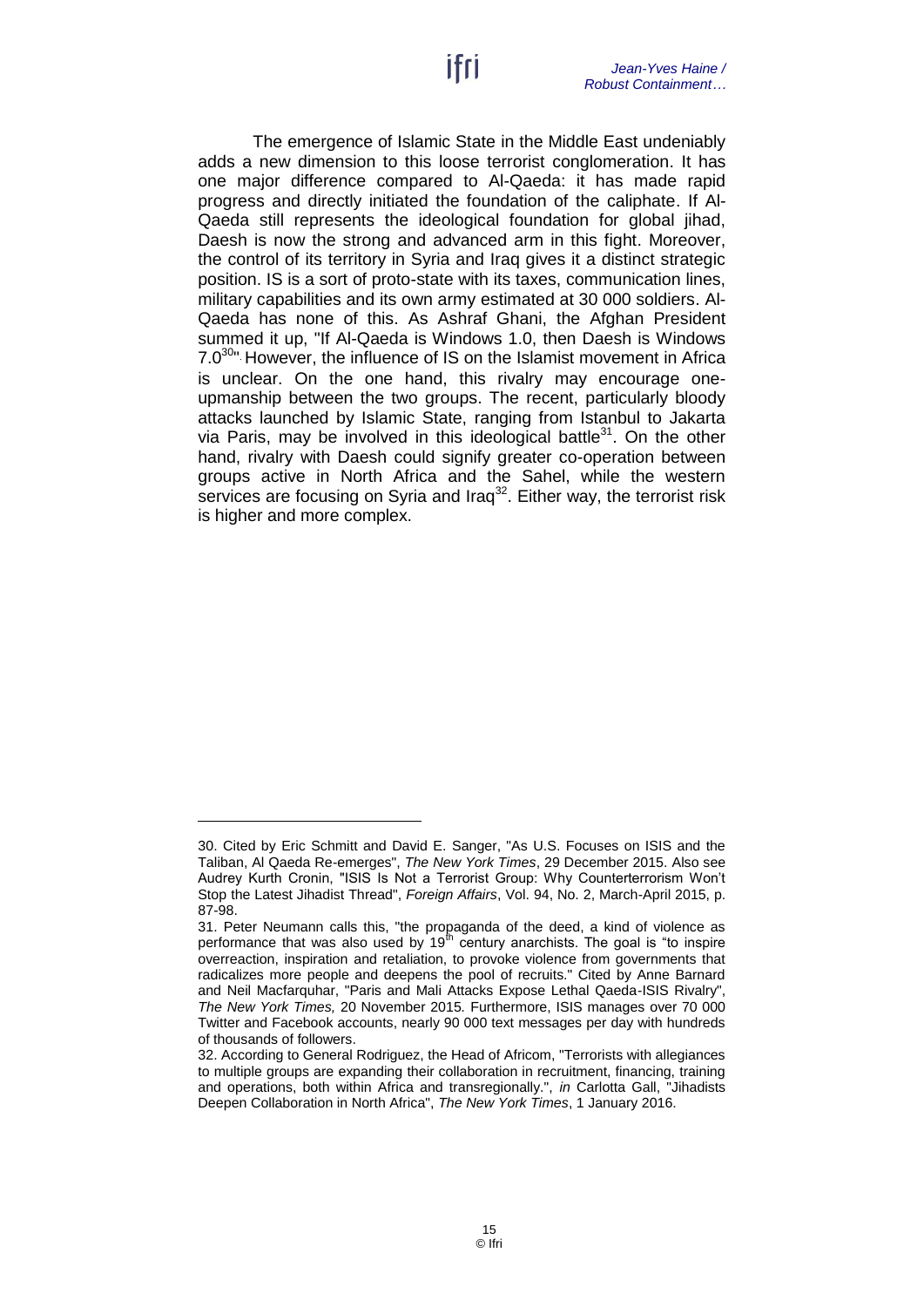#### <span id="page-17-0"></span>**The French presence reasserted**

French interests in Africa are long-standing and represent a significant part of France's power and image in the world. Diplomatically, it is essential that a certain number of African countries remain partners of France and vice versa, both for its influence in the UN, as for its cultural influence throughout Frenchspeaking countries, and for its own security requirements. Militarily, Africa remains the continent where France can conspicuously assert its power, but the nature of the challenges, the changing threat, and the size of the theatres of operation show both the weakness of its methods, and the increasing mismatch between its strategic objectives and its military capabilities $33$ . As an official summed up, "Without Africa, France is a country of medium powerlessness. Any withdrawal from Africa would be a defeat<sup>34</sup>." The influence has a cost and security has a price. Economically, Africa remains a major supplier of some raw materials, including uranium from Niger and oil in the Gulf of Guinea, but it only accounts for almost 3 % of French exports. In the 14 countries which use the CFA franc, French companies are competing almost equally with China for a market share of around 17 %, while more than 40 % of French bilateral assistance is allocated to sub-Saharan Africa<sup>35</sup>. Relations are therefore more horizontal and interdependent than is suggested by the colonial heritage.

Since independence in the 1960s, each presidency has wanted more or less to reform, modernise, and smooth the relations that Paris has with its former African colonies, brought together under the pejorative term "Françafrique". President Sarkozy announced the reduction of the French military presence, but at the same time he acknowledged the limitations of the Europeanisation of the French security policy in Africa initiated by his predecessor. Since 1999, under the *leadership* of London and Paris, the Common Defence and Security Policy (CDSP) indeed had the stated objective of conducting

<sup>33.</sup> French troops in Africa number around 9 000 men, including ongoing operations, i.e. a significant part of the ground forces of the two combined brigades of 15 000 men as specified by the White Paper.

<sup>34.</sup> Cited by Aline Leboeuf and Hélène Quénot-Suarez, "La politique africaine de la France sous François Hollande: renouvellement et impensé stratégique"*, Les Études de l'Ifri*, Paris, Ifri, 2014, p. 48.

<sup>35.</sup> However public development assistance, which should reach 0.7 % of its GDP, only amounts to 0.36 % today. France is only tenth in Europe. Figures cited by Christophe Boisbouvier, *Hollande l'Africain*, Paris, La Découverte, 2014, p. 270.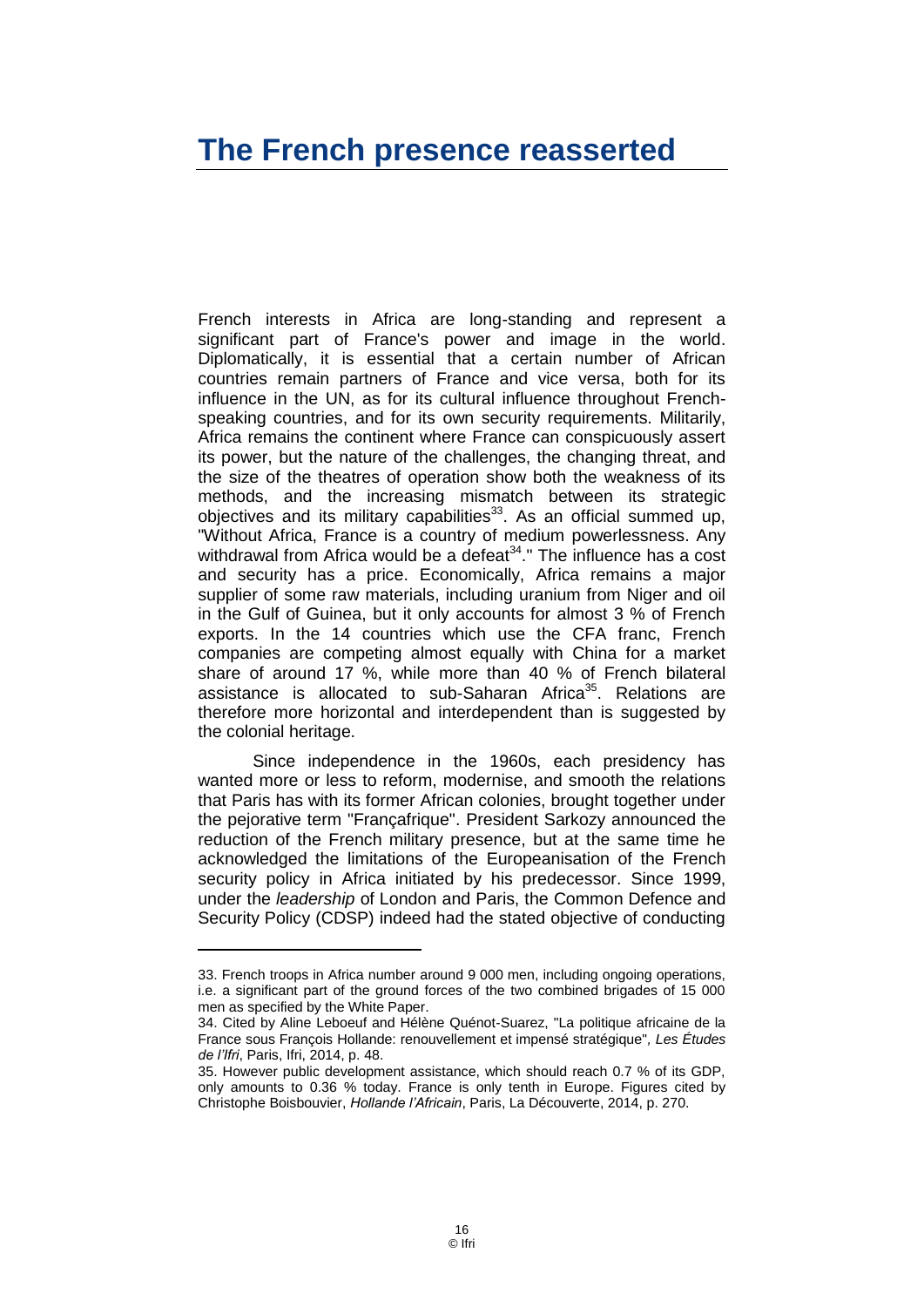humanitarian operations and low-intensity military peacekeeping missions, particularly in the African theatre of operations. The first stage of this new "entente cordiale" was demonstrated in Operation Artemis in 2003, where French, but also Swedish troops, under the European flag, restored order and stability in Ituri in the East of the DRC to allow UN peacekeeping forces to continue their mission. President Chirac wanted firstly to show the Americans and then the Europeans that Europe had the capability to act independently to defend its interests and ideals<sup>36</sup>. But the hesitation of France's European partners, as well as their reluctance to risk their soldier's lives without specific strategic interests than in their engagement in theatres of operation deemed priorities by NATO, such as Afghanistan, rapidly rendered the CDSP meaningless and irrelevant for France. For many Europeans, France was trying to coerce them in missions which only protected Paris' interests<sup>37</sup>. The EUFOR mission in Chad in 2008 desired and supported by Foreign Minister Kouchner for humanitarian reasons in Darfur also spelled the end of French hopes in this matter<sup>38</sup>. Moreover, French and European efforts to support African military capabilities seemed to mark their limit.

Therefore, France was relatively alone at a time when security imperatives were forced on a President who nevertheless had other priorities: saving the Chadian regime, special operations in Niger and Mali to try to save hostages, and in Côte d'Ivoire to ensure a transition of power. Above all, the President initiated a military intervention in Libya with Great Britain and the United States in the name of humanitarian duty that conferred the responsibility to protect, which at least implicitly was translated into UN Security Council Resolution 1973 in March 2011. Although this operation led to a regime change (indeed how can a crime against humanity be condemned without punishing the criminal), the instability which followed destabilised the region and continues to provide, as we have seen, both a refuge and an area of competition for different jihadist factions.

Like all his predecessors, President Hollande said that the time of "Françafrique", the adjective used to describe the relationship

<sup>36.</sup> See Tony Chafer and Gordon Cumming on this aspect of the CDSP, "Beyond Fashoda: Anglo-French security cooperation", *International Affairs,* Vol. 86, No. 5, September 2010, p. 1129-1147; Catherine Gegout, "Causes and Consequences of the EU's Military Intervention in the Democratic Republic of Congo: A Realist Explanation", *European Foreign Affairs Review*, Vol. 10, No. 3, September 2005, p. 427-443.

<sup>37.</sup> As a French diplomat acknowledged: "We forced the hand of our fellow Europeans. The countries which took part feel they were manipulated. That feeling continues to traumatize our European partners even now.", *in* Gordon Cumming, "Nicolas Sarkozy's Africa Policy: Change, Continuity or Confusion?", *French Politics*, Vol. 11, No. 1, 2011, p. 31.

<sup>38.</sup> See Jean-Yves Haine, "The Failure of European Strategic Culture: EUFOR Chad, the Last of its Kind", *Contemporary Security Policy*, Vol. 32, No.3, December 2011, p. 582-603.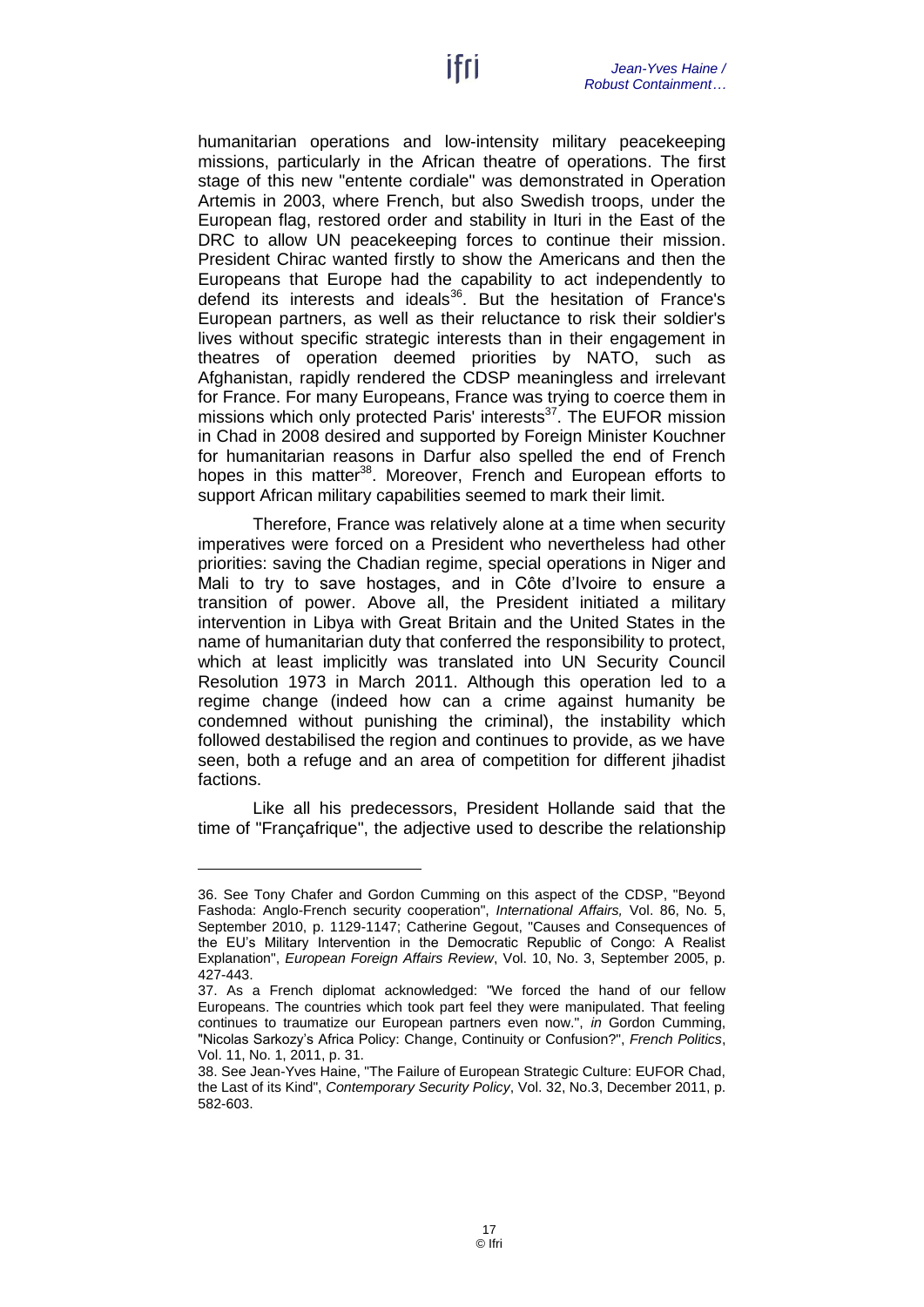between France and its former colonies, was over. Before coming to power, his African experience was limited, but he intended to impose several normalisations: reinstating the decision-making process in the Ministry of Foreign Affairs; diplomatic relations from now had to be based on equality, transparency, and democracy; an Africa for Africans that would allow a lightening of the French burden in times of austerity. Without challenging his commitments, the Malian crisis was forced on the new President. Since the coup d'état in March 2012, Paris' choice was to delegate the greater part of the crisis to ECOWAS, even if Algeria and Mauritania were not members. The initial efforts, bilateral and UN, therefore focused on the establishment, support and backing of an African support force in Mali, MISMA, which originally consisted of 3 000 men<sup>39</sup>. However, this indirect approach stalled both because of limited African military capabilities, but also because of the Algerian and Malian governments' diplomatic ambivalence.

Events on the ground, including the capture of Konna by the rebels and the need to protect Sévaré airport, forced the President's hand, who nevertheless was not in favour of military intervention<sup>40</sup>. Validated by the UN and supported by a large majority of African leaders, the legitimacy of Operation Serval was not challenged<sup>41</sup>. The resources deployed were important and showed the benefit of maintaining pre-positioned forces in Africa: attack helicopters from Burkina Faso attacked the jihadist columns; *Mirages 2000s* which took off from N'Djamena in Chad bombed their rear bases; armoured units detached from Operation Unicorn in Côte d'Ivoire arrived at Bamako in less than 24 hours; special forces based in Ougadougou were the first in the Malian theatre of operation, at Diabali and at Konna, to prevent Sévaré airport being captured<sup>42</sup>. The African contributions were significant, particularly those of the Chadian forces, which at the height of their intervention, were 2 250 men and 300 vehicles, of which 100 were armoured. US and British support,

<sup>39.</sup> The UN Security Council Resolution was voted for on 20 December 2012. This vote occurred relatively late in the process, mainly because the United States and Great Britain did not believe in the feasibility of Afisma. The European Union remained reluctant to set up a support and training mission for the Malian army. See Paul Melly and Vincent Darracq, *A New Way to Engage? French Policy in Africa from Sarkozy to Hollande*, Chatham House, May 2013, p. 8.

<sup>40.</sup> Vincent Jauvert, "Histoire secrète d'une guerre surprise", *Le Nouvel Observateur*, 7 February 2013. The African leaders, Traoré, Ouattara, Issoufou and Sall, hung in the balance. The rallying cry from General Puga and the submissions of J.-Y. Le Drian, Minister for Defence and close to President Hollande, also played a part. See Christophe Boisbouvier, *op. cit*.

<sup>41.</sup> See Xenia Avezov and Timo Smit, "The Consensus on Mali and International Conflict Management in a Multipolar World", *SIPRI Brief*, Stockholm, SIPRI, September 2014, p. 3.

<sup>42.</sup> The National Assembly's report estimates that "pre-positioning of forces in Africa is doubtlessly the decisive factor which explains the extreme reactivity of the French intervention." Assemblée nationale, Commission de la Défense Nationale et des Forces Armées, *Rapport d'information sur l'Opération Serval au Mali*, No. 1288, 18 July 2013, p. 37.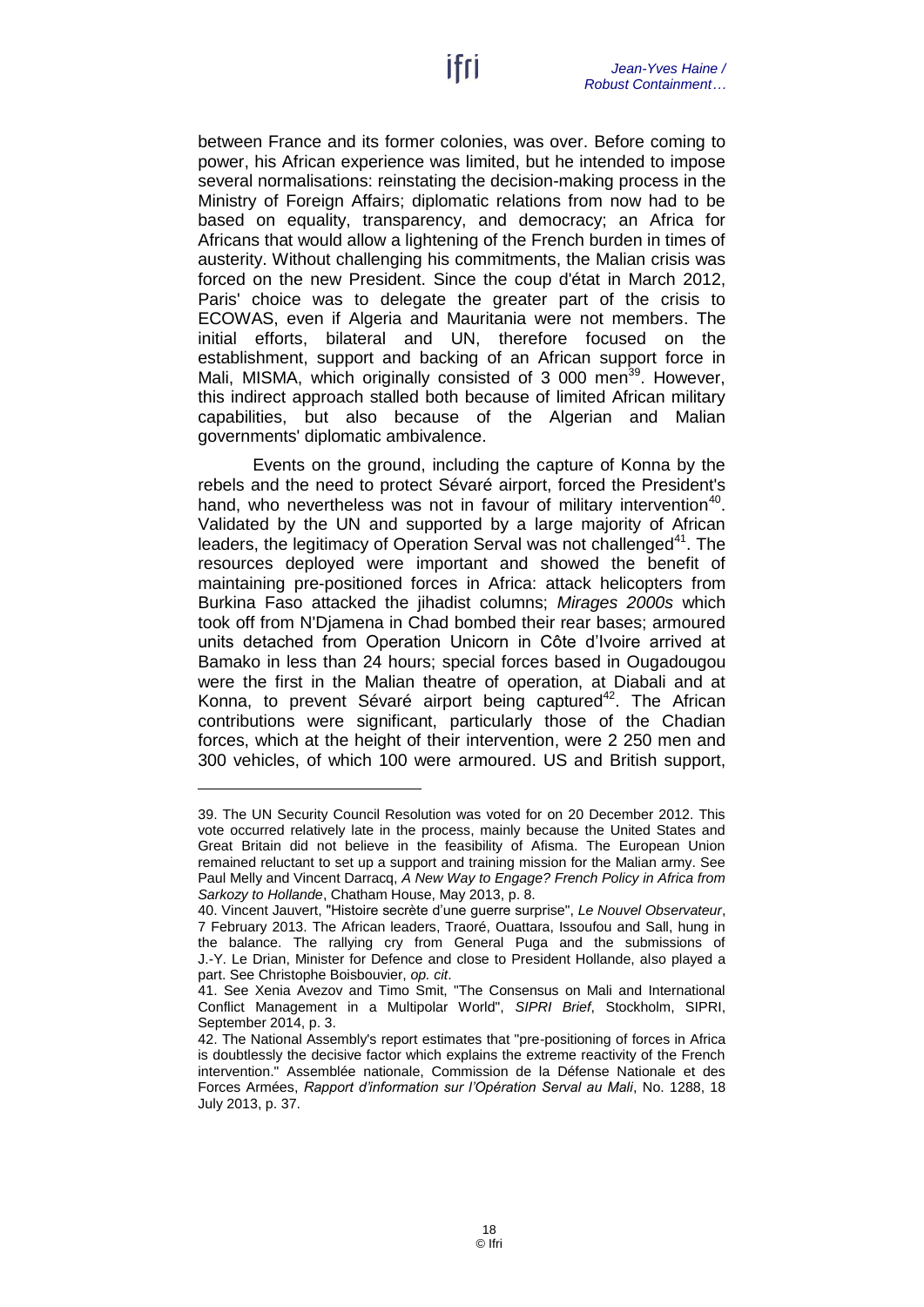particularly in terms of intelligence and air support was also essential. The operation, which firstly intended to protect Bamako, even if it was never really in danger, rapidly spread to tracking jihadist networks in the North: capturing Gao and then Timbuktu airport allowed forces to be deployed to the jihadists' safe haven in the North of the country, in the Adrar des Ifoghas massif, where training bases were destroyed and several hundred fighters were neutralised. However, out of the 1 200 jihadist fighters estimated to be present in this region, nearly twothirds seemed to have managed to have escaped to neighbouring countries or have returned to civilian life<sup>43</sup>.

Operation Serval occurred at the time when Hollande's presidency was working hard to redefine France's strategic landscape and to draft its White Paper on defence. Several conclusions emerged. Despite efforts at Africanisation and Europeanisation, the security policy in Africa remained prominently national, when serious threats could destabilise governments and states. On the other hand, co-operation with military powers ready to commit, the United States and Great Britain, remained very positive as long as France assumed a large part of the effort. Hence, the relocation and closure of some French bases was no longer on the agenda. Then, when the North of Mali appeared like a benchmark for jihadist group operations, the terrorist threat took on both a more complex and extensive character. As Jean-Yves Le Drian, the Minister for Defence, emphasised before a National Assembly committee, "the scale of the arsenals that we discovered, particularly in the North, shows that there was a real intention to export terrorism beyond Mali's borders, and that if we had not intervened, attacks would certainly have been committed in France." The fear of a "Sahelistan", combining traffickers, rebels, hostage-takers and jihadists, and which had guided the choice of Operation Serval, proved to be well-founded<sup>44</sup>. The Sahel became "the southern border of French territory." The link was now established between a risky, but distant situation, and national security on French soil. The White Paper summarised this generic and premonitory definition<sup>45</sup>. The formalisation of the terrorist threat

<sup>43.</sup> Numbers cited by Michael Shurkin, *France's War in Mali, Lessons for an Expeditionary Army*, Santa Monica, Rand Corporation, 2014, p. 24.

<sup>44.</sup> Aline Leboeuf and Hélène Quénot-Suarez, *op.cit*. Also see François Heisbourg for Sahelistan, "A Surprising Little War: First Lessons of Mali", *Survival*, Vol. 55, No. 2, April-May 2013, p. 10; Bruno Tertrais, "Leading on the Cheap? French Security Policy in Austerity", *The Washington Quarterly*, Vol. 36, No. 3, Summer 2013, p. 53. Even experts on Africa, often critical vis-à-vis French military intervention conceded that the terrorist threat was real. See Jean-François Bayart, "Mali: le choix raisonné de la France", *Le Monde*, 22 January 2013.

<sup>45.</sup> "Against the background of fragile or failed states, terrorist groups are rife in previously unaffected areas where they interfere with local conflicts that they try to radicalise: the Sahel-Saharan area, but also northern Nigeria, Somalia, Syria, Iraq, Arabian peninsula, and the Afghan-Pakistan region. Claiming to follow Al-Qaeda, they have an independent operational capability and seek to have a global impact by directly targeting western interests. They may encourage radicalised individuals on our territory to take action and combine their activities with them." Présidence de la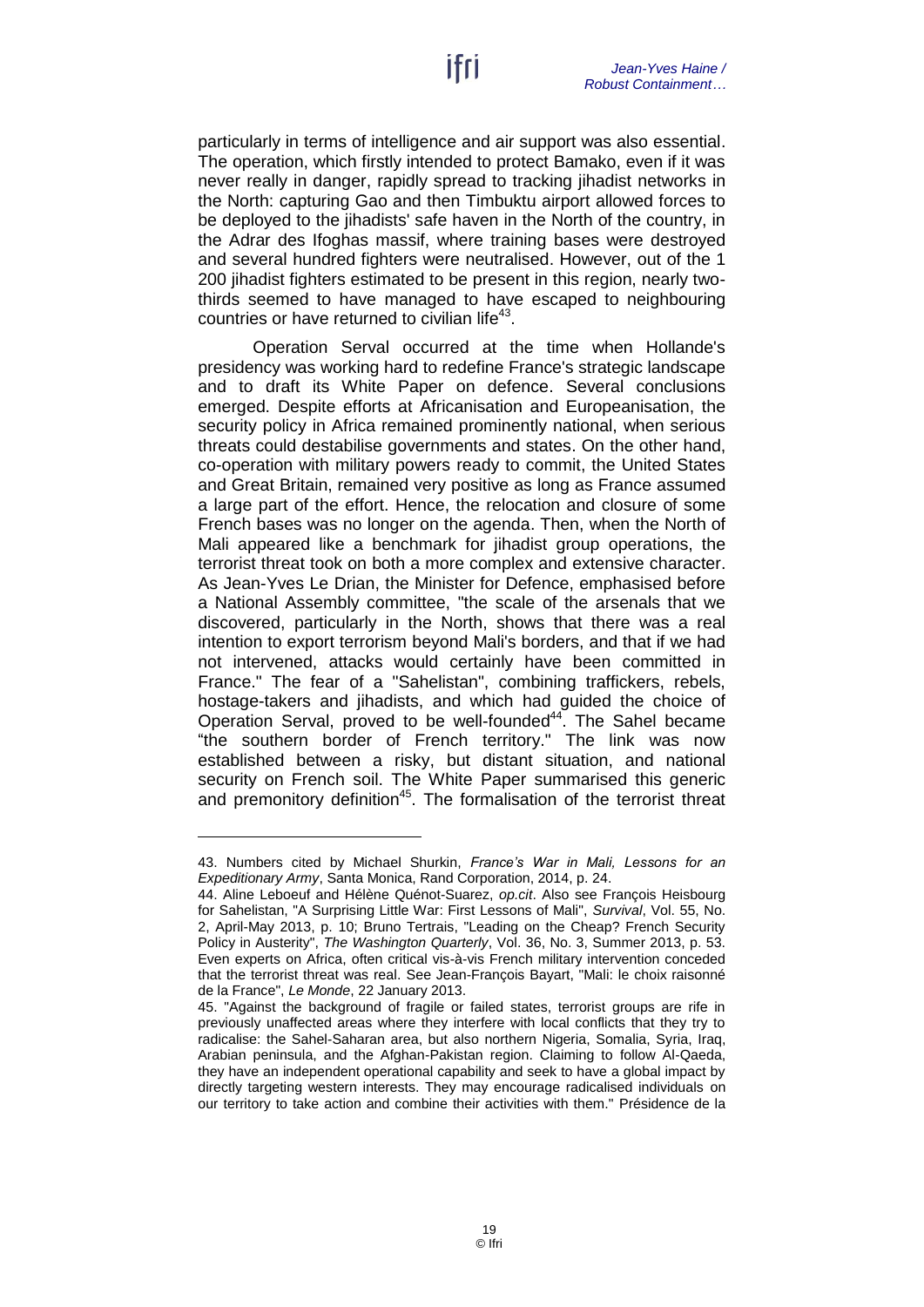and its geographical expansion led to Operation Serval being extended both in time and area. Operation Barkhane which has now replaced it is significantly larger: it extends over five countries Mali, Niger, Chad, Mauritania and Burkina Faso, with a regional headquarters in N'Djamena and regional bases in Côte d'Ivoire, Djibouti, Gabon and Senegal. There are also four bases for the operation at N'Djamena, Niamey, Gao and Ougadougou, as well as pre-positioned special forces in Burkina Faso and pre-positioned air forces and drones in Niamey and Atar, and advanced bases at Tessalit and Timbuktu in Mali, at Madama in Niger, and Faya-Largeau in Chad. In total, Operation Barkhane has mobilised 3 000 men, 20 helicopters, 200 armoured vehicles, 10 transport aircraft, 6 fighter jets and 3 drones. The French military footprint is therefore relatively heavy.



*Operation Barkhane: three thousand men for five countries* 

Source: *Le Monde*, 23 October 2014.

-

République, *Livre Blanc*, Défense et Sécurité Nationale 2013, p. 44, available at [<www.defense.gouv.fr>](http://www.defense.gouv.fr/actualites/la-reforme/livre-blanc-2013).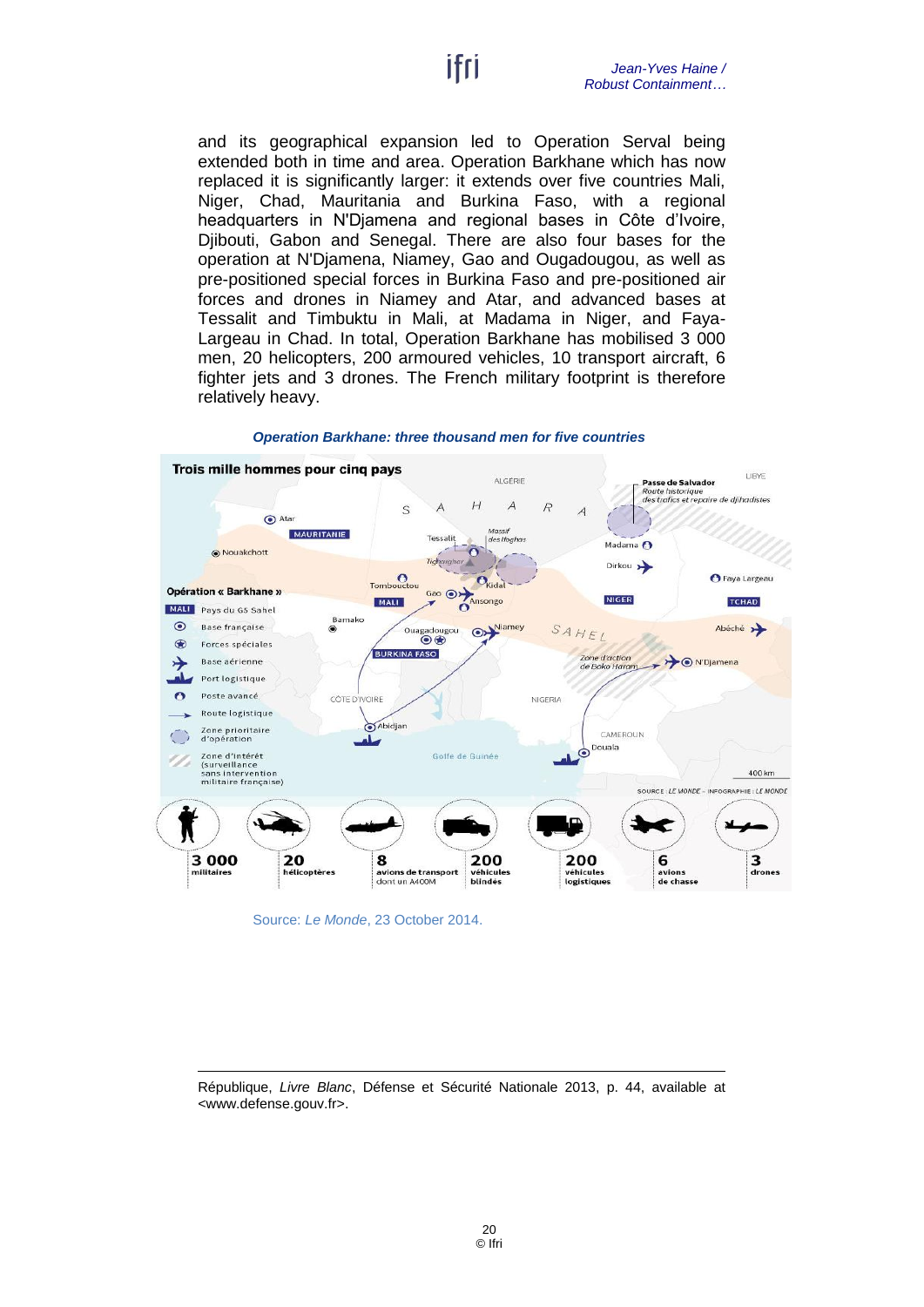#### <span id="page-22-0"></span>**US power brought under control**

The humanitarian aspect has accounted for the bulk of the US efforts in Africa since the end of the Cold War, while the strategic interests there were considered "non-existent<sup>46</sup>." The traumatic episode in Mogadishu in October 1993 made an impact, and humanitarian efforts relying on the military apparatus were largely abandoned for the benefit of development assistance, which was quadrupled during the first decade in the 2000s reaching \$ 8 billion in 2010 $47$ . Neither the 1998 attacks in Tanzania, nor even the attacks of September 11 fundamentally changed this assistance<sup>48</sup>. With an administration largely absorbed by the war against terrorism in Afghanistan and the Middle East, Africa only received limited attention, which was concentrated firstly on the Horn of Africa with the deployment from 2002 of a combined combat group of nearly 2000 men in Diibouti, and secondly on the Sahel with the launch of the Pan-Sahel Initiative by the Department of State, whose objective was to strengthen border security and build counter-terrorism capacities in Mali, Chad, Niger and Mauritania<sup>49</sup>. Although the war in Iraq diverted all the attention of the Bush administration for years, changes in terrorist movements within the Al-Qaeda sphere, particularly in Somalia and Yemen, spurred the Pentagon on to become more involved in this region. The results were not very convincing, and as mentioned above, they further enhanced the legitimacy and influence of Al-Shabaab in Somalia and in the region. In the same spirit, the Bush administration planned the establishment of a specific regional command for Africa in 2007. An approach which in "the global war on terror"

<sup>46.</sup> Lauren Ploch, *Africa Command: U.S. Strategic Interests and the Role of the U.S. Military in Africa*, Washington, Congressional Research Service (CRS), July 2011, p. 11. See also Jennifer G. Cooke, "De Clinton à Obama. Les États-Unis et l'Afrique", *Politique étrangère*, n° 2/2013, p. 67-79.

<sup>47.</sup> The aid allocation for Africa increased by 600 % under George Bush. The creation of programmes, such as Pepfar, primarily spent on assistance for Aids (President's Emergency Plan for Aids Relief), has allowed for more than \$ 50 billion dollars to be allocated since its foundation in 2004.

<sup>48.</sup> A. Lake and C. Whitman, *More Than Humanitarianism: A Strategic US Approach Toward Africa*, Council on Foreign Relations, Report of an Independent Task Force, No. 56, New York, 2005, p. 60.

<sup>49.</sup> In 2005, this initiative became the *Trans-Sahara Counter-Terrorism Partnership* with a military component transferred under the banner of Operation *Enduring Freedom*. See Princeton N. Lyman and J. Stephen Morrison, "The Terrorist Threat in Africa", *Foreign Affairs*, Vol. 84, No. 1, January-February 2004, p. 78.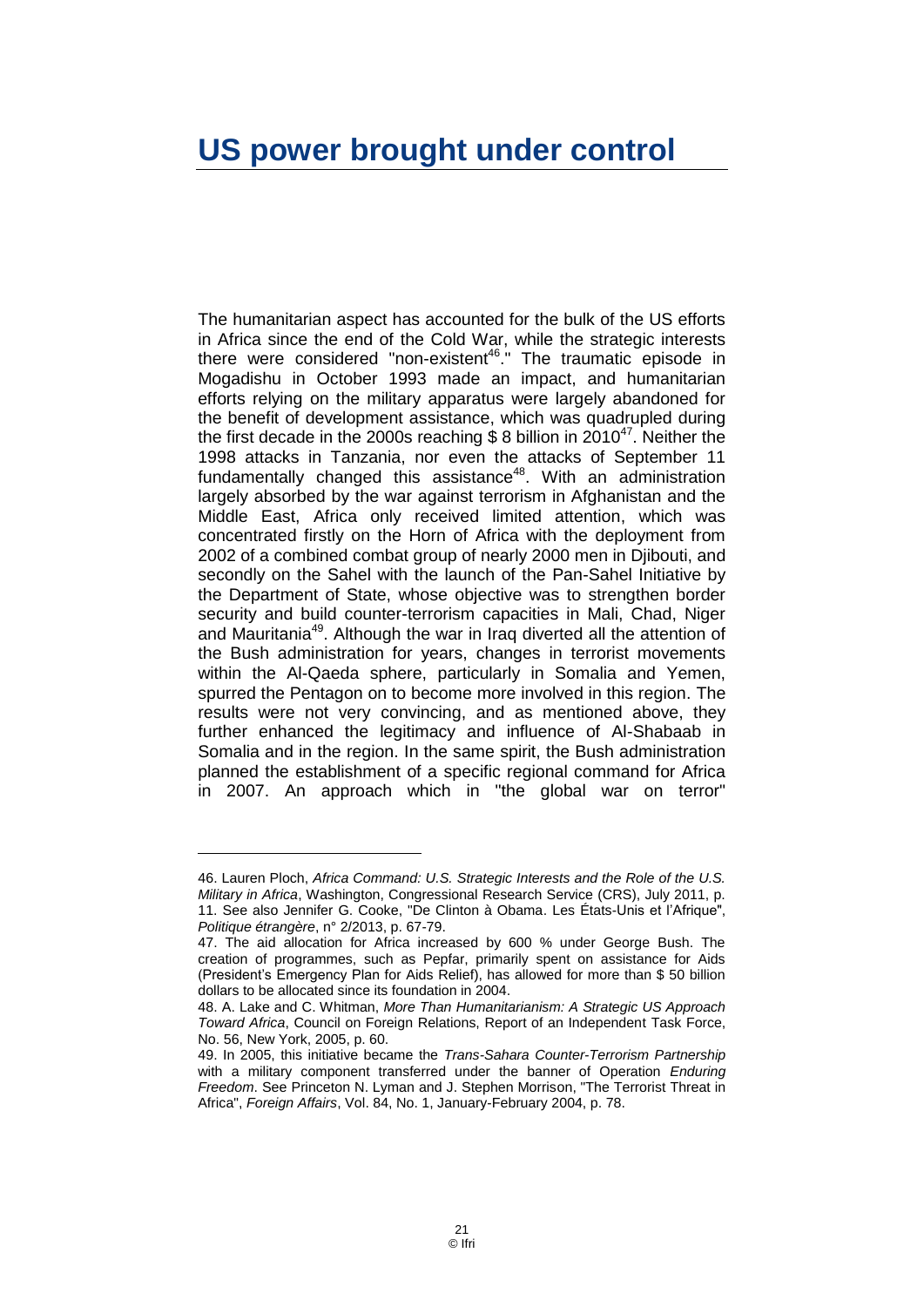suggested an increasing militarisation of the continent<sup>50</sup>. Africom became operational in October 2008, focusing on the Horn of Africa and the Sahel.

In view of his origins and because of his liberal positions, the election of President Obama raised many hopes in Africa and a lot of expectations among supporters of a more pronounced human rights policy. Several factors have helped to disappoint all their expectations. The most decisive was the presidential intention to redefine the United States' position in a world which was evolving significantly towards a multi-polar configuration<sup>51</sup>. The development of multi-polarity in an era of austerity therefore forced the Obama administration to make choices and focus on the essentials – restoring economic growth and ensuring the security of Americans. In foreign policy, this was reflected firstly in the withdrawal from Iraq, and the gradual decrease in commitment in Afghanistan<sup>52</sup>. This "retrenchment", as some people could call this strategic positioning, was aimed at reducing the human, economic, and strategic losses that represented the bottomless pit of Iraq. It also meant the end of large military expeditions with vague and generic missions, and the return to a force structure with light and temporary footprints, as well as detailed and selective engagements<sup>53</sup>.

Africa illustrates this new presidential approach. The first crisis which took place was an extraordinary surprise: the Arab spring, which very quickly raised serious dilemmas for the president. Although Barack Obama has never had the least problem in lecturing African leaders publicly and privately for their democratic deficits or their human rights violations, using force to oust a dictator in a region without strategic interest for Washington was a challenge that the US president was very reluctant to meet. Even if the responsibility to protect was at stake – the threat of a massacre in Benghazi was real – the decision to intervene militarily was not taken easily. Despite

<sup>50.</sup> Peter J. Pham, "Next Front? Evolving U.S.-African Strategic Relations in the 'War on Terrorism' and Beyond", *Comparative Strategy*, 26, No. 1, 2007, p. 39-54.

<sup>51.</sup> As G. Rose notes: "Obama is actually best understood as an ideological liberal with a conservative temperament, somebody who felt that after a period of reckless overexpansion and belligerent unilateralism, the country's long-term foreign policy goals could best be furthered by short-term retrenchment.", *in* Gideon Rose, "What Obama Gets Right: Keep Calm and Carry the Liberal Order On", *Foreign Affairs*, Vol. 94, No. 5, September-October 2015, p. 2.

<sup>52.</sup> As Obama does not fail to remind us: "Globally, we have moved beyond the large ground wars in Iraq and Afghanistan that defined so much of American foreign policy over the past decade. Compared to the nearly 180,000 troops we had in Iraq and Afghanistan when I took office, we now have fewer than 15,000 deployed in those countries.", *in* The White House, *National Security Strategy*, February 2015.

<sup>53.</sup> "As we look beyond Iraq and Afghanistan, – a*nd the end of long-term nationbuilding with large military footprints* –, we will be able to ensure our security with smaller conventional ground forces": Press Conference given by President Obama at the Pentagon (a new event), 5 January 2012. Cited by Fred Kaplan, *The Insurgents, David Petraus and the Plot to Change the American Way of War*, Simon & Schuster, 2014, p. 358. The italics were added by the author.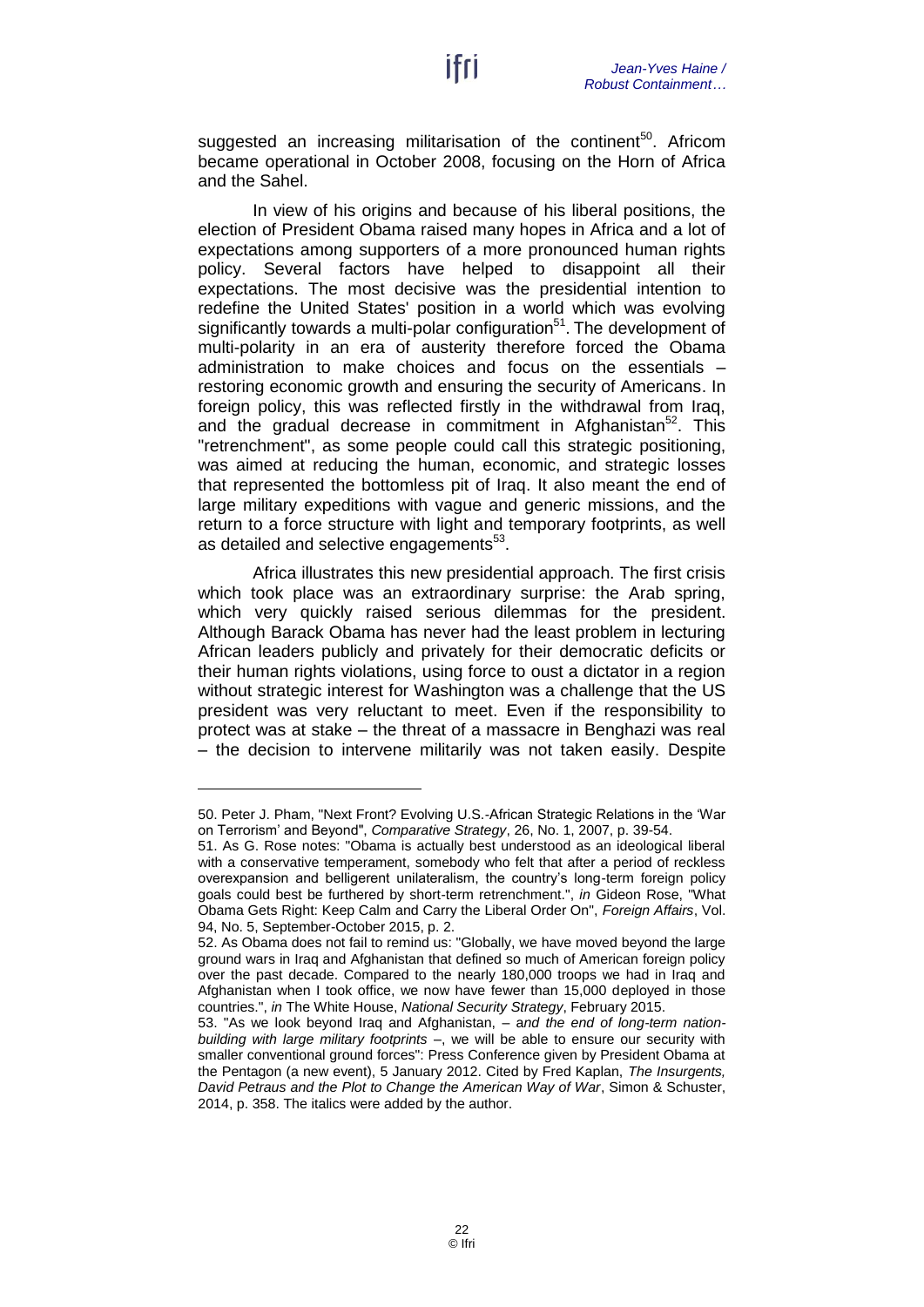pressure from some of his advisors and officials, the readiness of Susan Rice and Samantha Power on the one hand, and the warnings of Robert Gates on the other, the option chosen – support without *leadership* and action in co-operation – reflected the President's natural conservatism and instinctive caution<sup>54</sup>. The mixed success of the Libyan operation, and in particular, the instability which has since spread throughout the Sahel region, has reinforced President Obama's choice not to intervene militarily in Africa and to keep the number of US soldiers on African soil to the lowest possible level<sup>55</sup>. At the same time, the administration considers that despite progress in a large part of the continent, poor governance, corruption and poverty are factors that contribute to the emergence of the terrorist threat<sup>56</sup>. The increase in African countries in the top 10 countries which have been receiving US aid for some years reflects this concern, particularly with regard to Nigeria, which moved in front of Iraq in 2014, as well as Kenya and Tanzania. Hence, the finding is very similar to that of the French White Paper. However, Africa does not have either the same priority for or the same proximity to Washington. In fact, direct attacks on the security of US interests in Africa are rare. The attack on the US consulate in Benghazi in September 2012, which killed the ambassador, nevertheless prompted the Pentagon to set up a Marines emergency intervention force, and to establish a specific command with three brigades within Africom.

Whether the issues be humanitarian or strategic, the Obama method initially is to look for and support local, regional, or international partners. In its strategy vis-à-vis sub-Saharan Africa in June 2012, the Obama administration welcomed the progress made in the area of security by the African states. It envisages the role of the United States as an additional support, even if sometimes it is crucial<sup>57</sup>. In its fight against terrorism, it therefore acknowledged the

<sup>54.</sup> Libya cost the US taxpayer between \$ 1 and 3 million per day. Afghanistan amounted to \$ 300 million per day. See James Mann on these respective positions, *The Obamians, The Struggle inside the White House to Redefine American Power*, London, Penguins Book, 2012, p. 284-291.

<sup>55.</sup> "The president […] embraced quick in-and-out military engagement, such as by drones, combined with building up partner capacity. Somalia, Yemen and Mali have featured such limited operations", *in* Vanda Felbab-Brown, "Obama's State of the Union Speech and the Seductiveness of Limited Intervention" *Brookings UpFront*, 29 January 2014.

<sup>56.</sup> As Susan Rice noted after September 11, a large part of Africa became a "veritable incubator" for terrorist soldiers. She added: "These are the *swamps* we must drain [...] to do otherwise, is to place our security at further and more permanent risk.", *in* Kofi Nsia-Pepra, "Militarization of US Foreign Policy in Africa: Strategic Gain or Backlash?", *Military Review*, Vol. 94, No 1, January-February 2014, p. 52. The italics were added by the author.

<sup>57.</sup> "African states are showing increasing capacity to take the lead on security issues on the continent… Only Africa's governments and people can sustainably resolve the security challenges and internal divisions that have plagued the continent but the United States can make a positive difference.", *in* The White House, *U.S. Strategy Toward Sub-Saharan Africa*, Washington, June 2012, p. 4, available at: [<www.state.gov/documents/organization/209377.pdf>](http://www.state.gov/documents/organization/209377.pdf).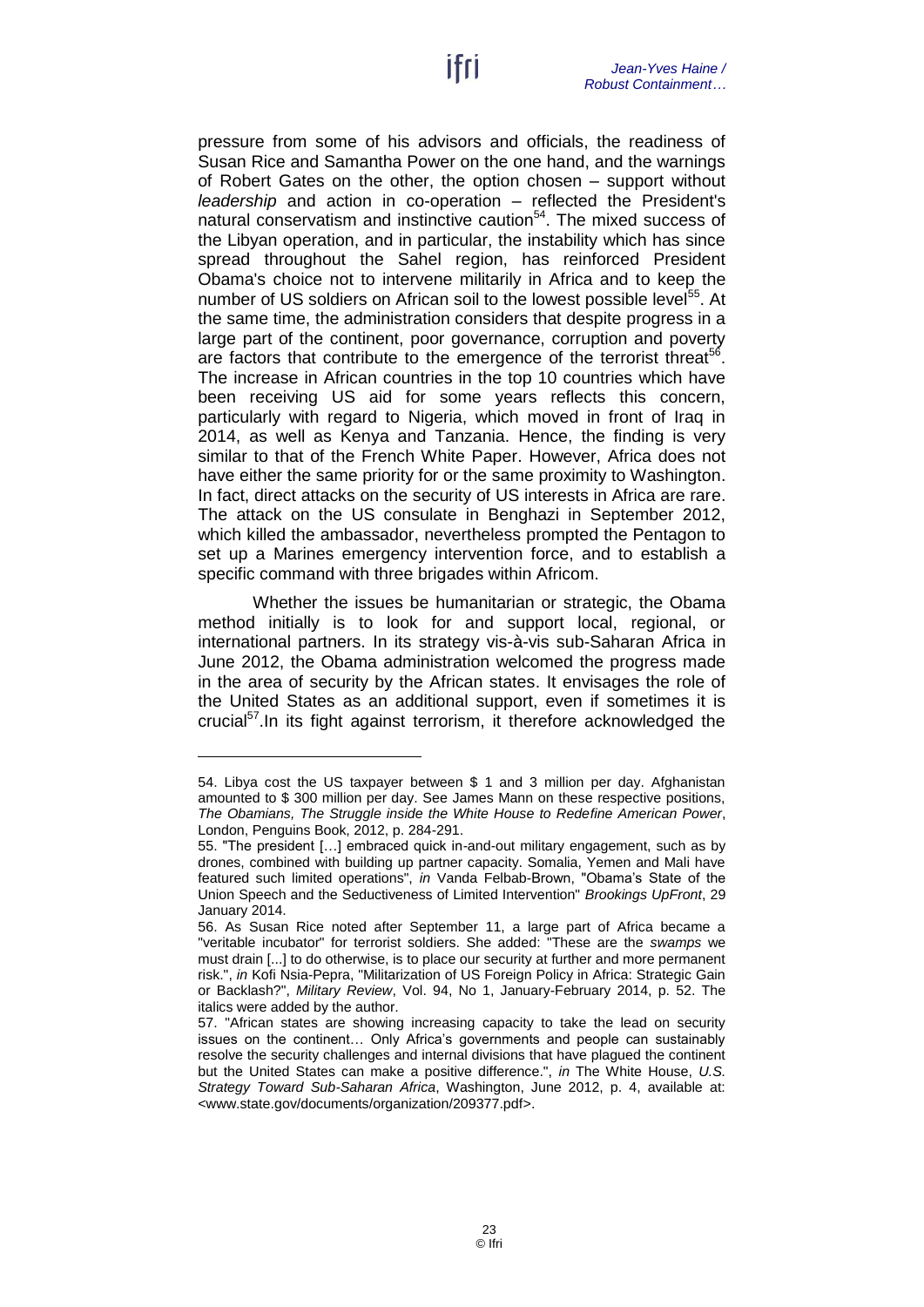need to develop an indirect but realistic strategy: military assistance (training and equipment) and considerable aid (a total of \$ 5 billion) in a partnership against terrorism and a fund mainly for Somalia, Mali, Libya, and Yemen, but conditional upon good governance<sup>58</sup>. For peacekeeping operations, the administration participated substantially in African capacity building, particularly in the considerable efforts made by the UN peacekeeping force in the Democratic Republic of Congo, which however is scarcely a deterrent and often a corrupt force. Each year, the United States spends between \$ 650 million and \$ 1 billion on humanitarian assistance in Congo and on assistance for Monusco<sup>59</sup>. Similarly, since 2007, Washington has spent \$ 512 million on Amisom. It should cover nearly 30  $\%$  of its budget this year<sup>60</sup>. Working with partners which Washington can rely on is therefore the first step for the Obama administration. Although this approach is far from guaranteeing the effectiveness of the operations carried out, at the very least it ensures their legitimacy.

The second characteristic is to only leave a minimal footprint when US forces must go into action. If the African partners are not able to engage against a threat that Washington deems serious, then the intervention should be more direct, even if it remains limited. To lighten the US footprint as much as possible, the Pentagon prefers two tools: the use of drones, both for intelligence and for destruction, and the use of special forces. As stated in the 2014 *Quadrennial Defense Review*, it is a question of maximising the impact of a relatively modest military presence in Africa. Primacy is therefore given to the fleet of drones and the opening of bases to host them: the base in Djibouti (Lemonnier camp) has had a new runway to enable coverage of the Horn of Africa. Since February 2013, a surveillance drone base was set up at Niamey in Niger – it acted as support for Serval – others are in service at Entebbe airport in Uganda, at Ougadougou in Burkina Faso, and since last October in Cameroon<sup>61</sup>. As for the special forces, they have two main roles:

<sup>58.</sup> "A Counter-terrorism Partnerships Fund would enable the United States to more effectively partner with countries where terrorist networks seek a foothold.", *in* Schmitt Eric, "U.S. Training Elite Antiterror Troops in Four African Countries", *New York Times*, 26 May 2014.

<sup>59.</sup> Under pressure from Russ Feingold, the US envoy for the Great Lakes region, the UN expanded the mandate for part of Monusco, creating an intervention brigade against the M23 rebels, supported by Rwanda up until now. See Nicolas van de Walle, "Obama and Africa Lots of Hope, Not Much Change", *Foreign Affairs*, Vol. 94, No. 5, September-October 2015, p. 59-60. This was granted on an exceptional basis: the UN is not an organisation supposed to wage war. See UN Secretary General Ban Ki Moon on this development, *The Future of United Nations Peace Operations: Implementation of the Recommendations of the High-level Independent Panel on Peace Operations*, United Nations Security Council General Assembly, 2 September 2015, available at: [<www.un.org>](http://www.un.org/en/ga/search/view_doc.asp?symbol=S/2015/682).

<sup>60.</sup> Bronwyn Bruton and Paul D. Williams, "The Hidden Costs Of Outsourcing The "War On Terrorism" In Africa", in *La Stratégie américaine en Afrique*, p. 70.

<sup>61.</sup> The base in Ethiopia was shut at the same time. John Hudson and Siobhán O'Grady, "As New Threats Emerge, U.S. Closes Drone Base in Ethiopia", *Foreign Policy*, 4 January 2016.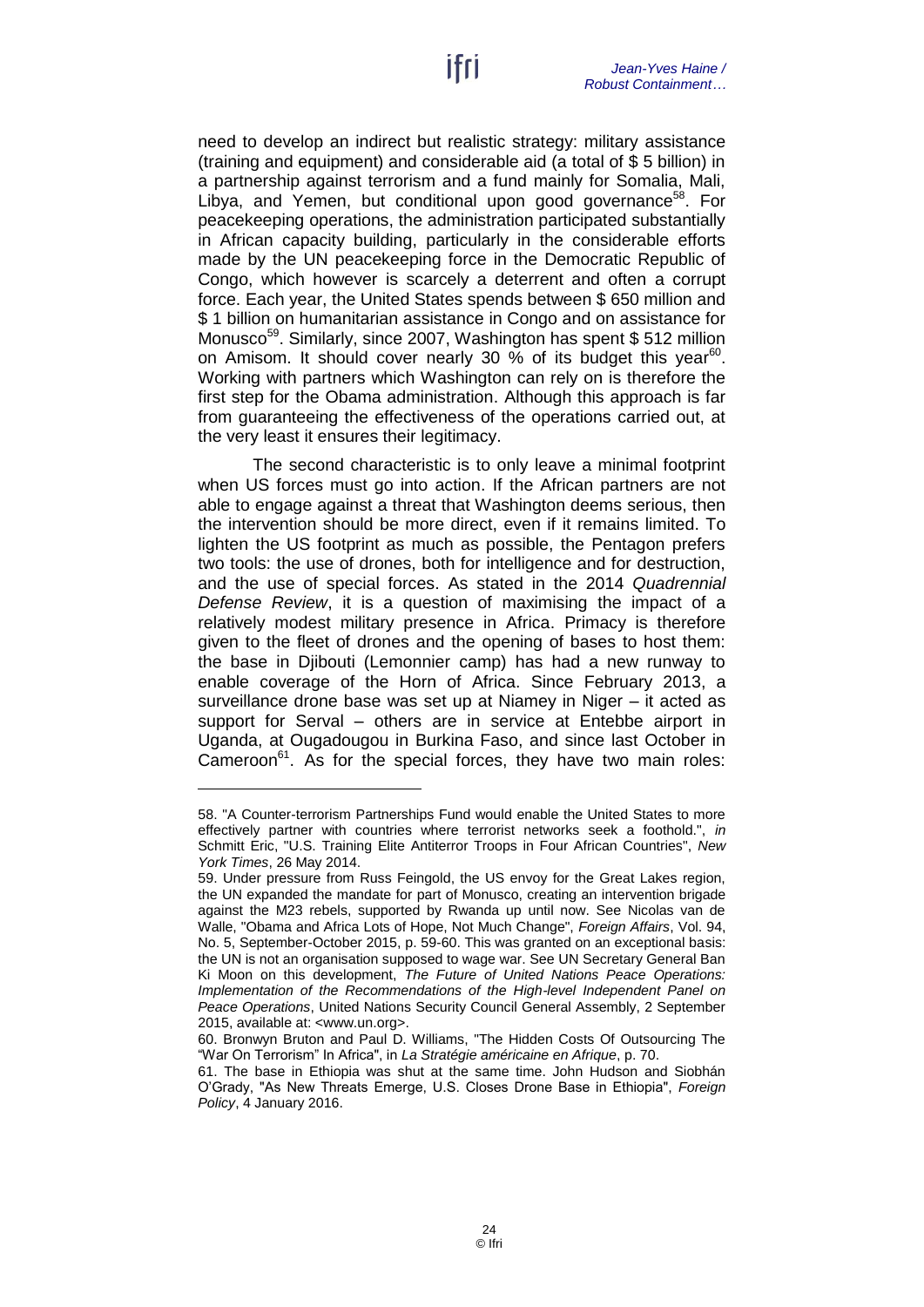neutralisation of leaders of terrorist groups and training, supporting, and co-operating with the local armed forces $62$ . Africom's transformation is reflected in this development $63$ . Its budget has been reduced by nearly 10 %, while crises in the Sahel or in the Horn of Africa remain worrying, and the backing and support missions outweigh direct intervention. The combination of these two elements: partnership and minimal footprint has become the *modus operandi* of the US security policy in Africa. So, Africom's posture has evolved reflecting these changes: prevention takes precedence over intervention

In view of the shared analysis of the terrorist threat in Africa and the complementarity of the respective strategic postures, cooperation between France and the United States could only grow and develop. The time of Cold War competition and rivalry at the UN in 2003 is well and truly over. Aware of its weaknesses – without US aerial refuelling, everything would be a lot more complicated – Paris warmly welcomed increased support from the United States, even in its African backyard. Washington cannot hide its satisfaction at seeing France assume the *leadership* role in the Sahel and does not baulk at working jointly with Paris. A properly understood division of labour provides the basis for this "new alliance<sup>64</sup>." For Admiral William McRaven, former commander of the US special forces, co-operation – intelligence, logistics, joint sharing of experiences – is mutually beneficial<sup>65</sup>. However, it remains uneven: although for Paris the southern border of its strategic perimeter starts in the Sahel, Africa is only a marginal interest for Washington. An asymmetry in vulnerabilities can be added to this difference in challenges. The threats incurred are significant for France and they remain marginal for the United States. Military crisis management related to terrorism has emerged in France, which is the only country in Europe that is able and willing to assume the risks. It is only a subsidiary choice for the United States.

<sup>62.</sup> Michael A. Sheehan and Geoff D. Porter, "The Future Role of U.S. Counterterrorism Operations in Africa", *CTC Sentinel*, Vol. 7, No. 2, February 2014, p. 2.

<sup>63.</sup> The official mission is now as follows: "U.S. Africa Command, with national and international partners, disrupts transnational threats, protects U.S. personnel and facilities, prevents and mitigates conflict, and builds defense capabilities in order to promote regional stability and prosperity.", *in* "United States, Africa Command 2015 Posture Statement", *U.S. Africa Command's Formal Report to the U.S. House & Senate Armed Services Committees*, 2015, available at: [<www.africom.mil/>](http://www.africom.mil/).

<sup>64.</sup> Barack Obama and François Hollande, "France and the U.S. Enjoy a Renewed Alliance", *The Washington Post,* 10 February 2014.

<sup>65.</sup> France has acquired US drones, which should further facilitate co-operation between the intelligence services. In Niamey, the hangars of the US and French *Reaper* surveillance drones adjoin one another. See Maya Kandel (dir.), "La stratégie américaine en Afrique", *Étude de l'IRSEM*, No. 36, December 2014, p. 23.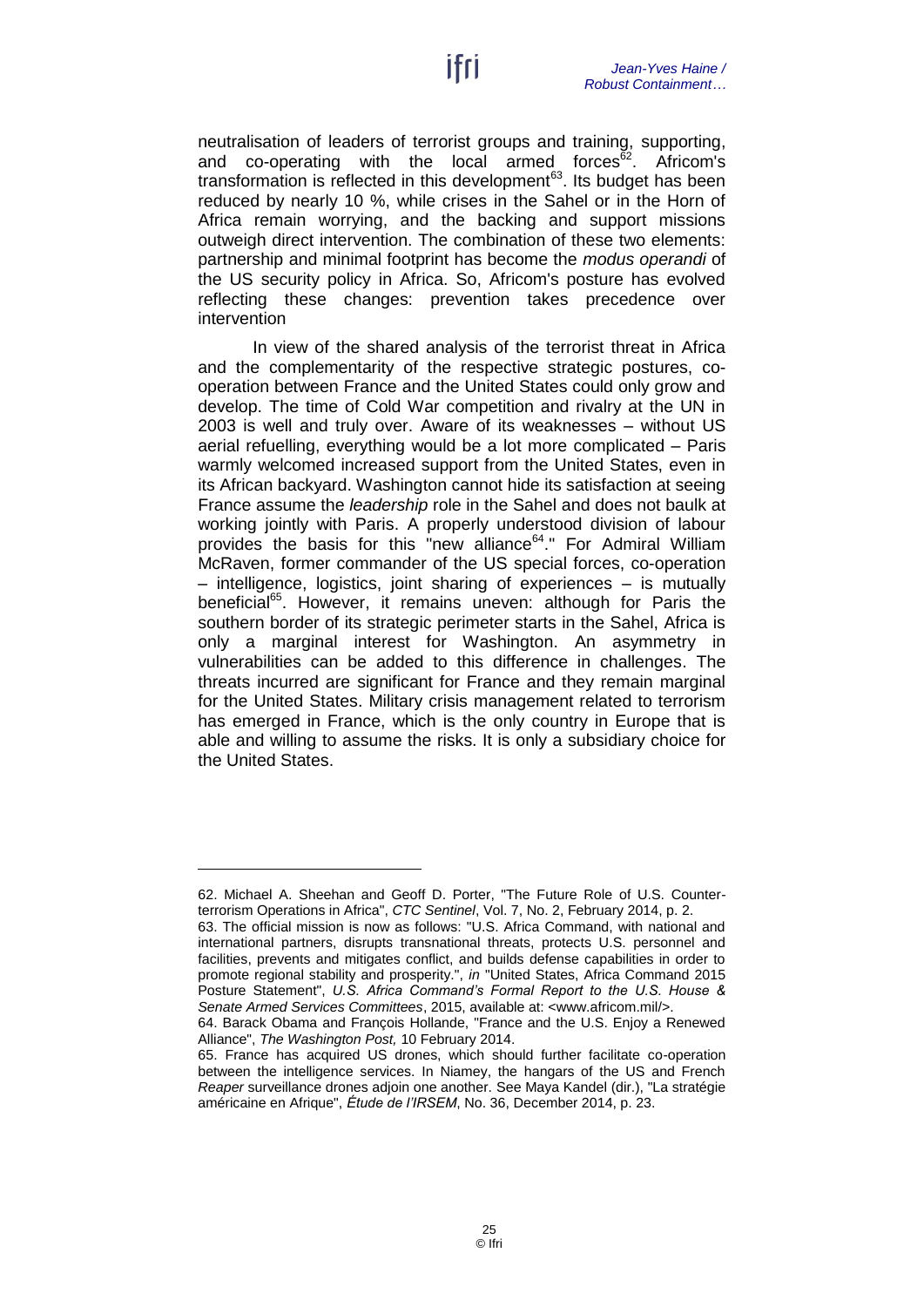### <span id="page-27-0"></span>**Limitations and dilemmas of military action**

If for the terrorists, kidnappings and attacks against civilian targets and attacks against regular troops, both national and international are part of a strategic design, for political leaders, the responses must be made in an emergency, in an emotional state, and are sometimes improvised. In the current period of short-term media, the spectacular often prevails over the rational, and diplomacy gives way to military action, and security dominates humanitarian issues.

The decision-making process lies at the heart of these problems and complexities. Its first stage is probably the most basic: defining the battle and knowing your enemy. Considering such or such attack as an act of war rather than a crime and describing those who perpetuate them as terrorists has significant implications. From a political point of view, the temptation is great to impose the terrorist label on situations which in reality are much more complex. In fact, this allows the event to be securitised, so the defined act now depends on national defence, and as such, it becomes a priority compared to other similar events or other alternative policies, development assistance, trade policy, or support for democratisation. Moreover in France, this securitisation process makes it possible for the President to exercise his prerogative in this reserved domain, shielded from the national representatives and the media mob. Although this qualification is politically beneficial, it is strategically problematic. It confers visibility, status and legitimacy on the terrorists, which provides them with an influence that their deeds did not warrant<sup>66</sup>. Foreign intervention provides a sounding board, and in doing so, it risks perpetuating and accentuating the battle, precisely what the terrorists were seeking to achieve. It ends in creating the threat it was supposed to stave off. In Somalia and Mali, some observers have detected the reinforcement and expansion of Islamist movements that the interventions were supposed to eliminate $^{67}$ . The

<sup>66.</sup> Michael Howard, "What's in a Name?", *Foreign Affairs*, Vol. 81, No. 1, January-February 2002, p. 8-13.

<sup>67.</sup> In Somalia, we have noted even indirect effects of US intervention on Al-Shabaab. See Roland Marchal on these origins, "Warlordism and Terrorism: How to Obscure an Already Confusing Crisis? The Case of Somalia", *International Affairs*, Vol. 83, No. 6, November 2007, p. 1091-1106. For Mali, some people considered in 2010 that "By dramatizing the danger of the Islamist armed struggle in the Sahel, for now very limited, the Americans and French run the risk of cementing the mercantile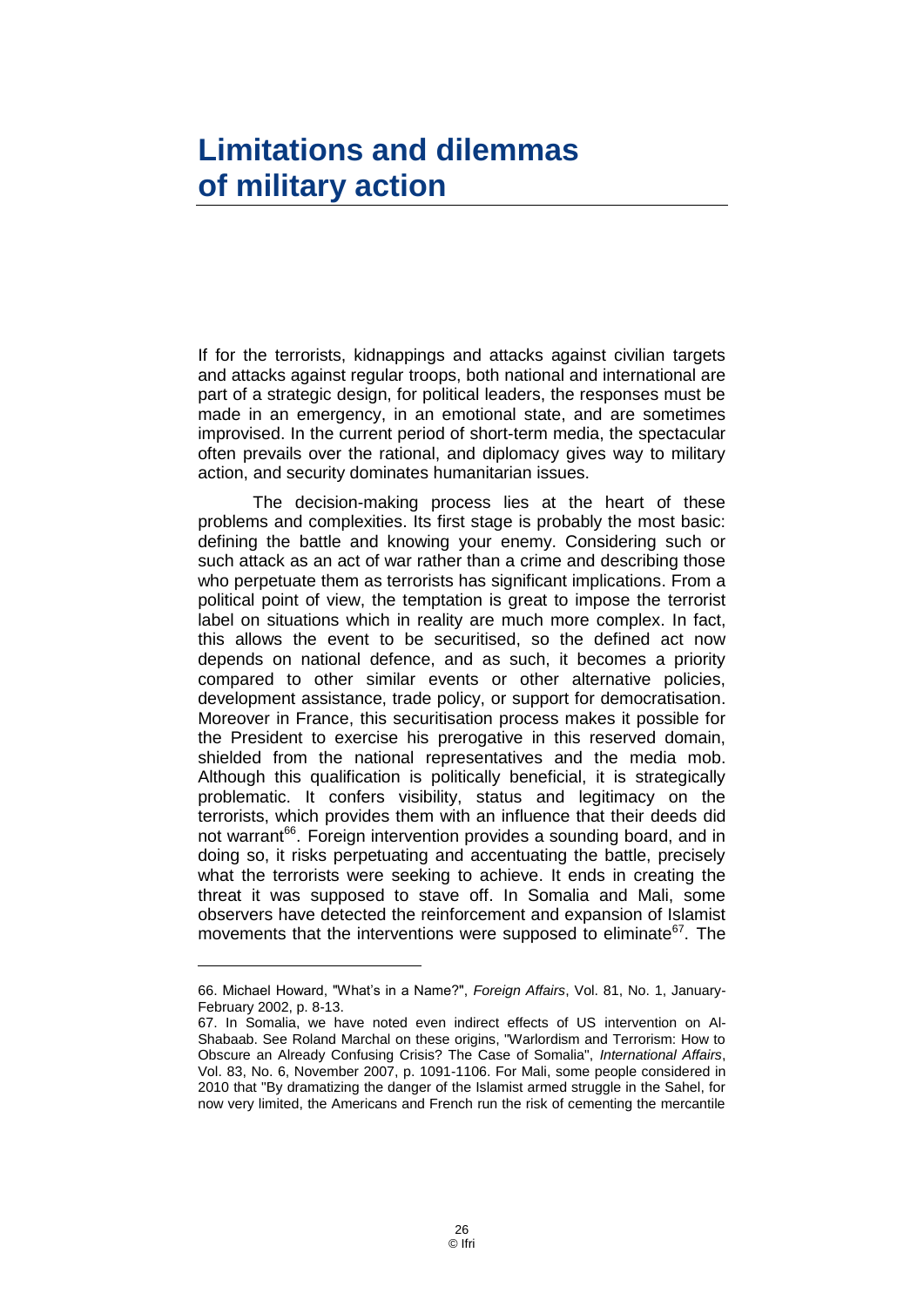reification of the terrorist category tends to include insurgents, traffickers, plain criminals, and practising Muslims indiscriminately. Anyone can become one if they become the indiscriminate or collateral victim of foreign intervention. Confusion between Islamist and terrorist is common: additionally Islamism is long-standing in Africa and it sometimes provides shelter and protection against segregation, as well as persecution by governments and dictators. The religious veneer assumed and proclaimed by often illiterate or recently converted terrorists barely conceals more political or lucrative ambitions. Mistaking terrorists, Islamists, and insurgents, shows a confusion of intentions and ambiguous objectives<sup>68</sup>. Finally, reification tends to predetermine the consequences of reasoning: if they are terrorists, we must wage war on them. The formula of "war against terrorism" certainly has the merit of simplicity, but it implies an inevitability of response – only war is possible in the face of terrorism – while other aspects of the fight against terrorism are perhaps more appropriate and effective. The militarisation of crisis management in Africa contributes to this logic. *A priori*, the military response may seem obvious and inevitable; however *a posteriori*, we can measure the limitations and contradictions of this better.

In any strategic reasoning, it is important to imagine possible alternatives and potential options. The first of these can be summarised briefly: do nothing. This option is often dismissed for political reasons and grounds related to prestige and reputation. Whenever national interests have been affected or when red lines have been crossed, military action becomes a demonstration of strength, ability to react, and credibility. The media and political pressure drives decision-makers to act rapidly: any passivity resembles impunity and any reflection resembles hesitation. The debate about the strategy to adopt vis-à-vis Daesh in Syria and Iraq illustrates this dilemma<sup> $69$ </sup>. However, an action for an action hardly solves the problems and it even tends to make them worse. The militarisation of the fight against terrorism may provide short-term results, but rarely long-term solutions<sup>70</sup>. Additionally, military

-

70. The question may deserve a separate study. See among others Audrey Kurth Cronin, "How Al-Qaeda Ends: The Decline and Demise of Terrorist Groups",

relationship and the economic alliance between the Algerian groups that Al-Qaeda has "franchised" and the Tuaregs, under the banner of a common ideology," *in* Jean-François Bayart, "Le piège de la lutte anti-terroriste en Afrique de l'Ouest", *MédiaPart Blog*, 28 July 2010, available at: [<https://blogs.mediapart.fr>](https://blogs.mediapart.fr/jean-francois-bayart/blog/280710/le-piege-de-la-lutte-anti-terroriste-en-afrique-de-louest).

<sup>68.</sup> As R. Marchal noted about Mali: "The very loose use of certain words – "Jihadist", "Islamist", and "terrorist" often being used interchangeably –, and the shifting aims of the war – "Malian sovereignty", "repelling armed Islamists and Jihadists", "eradicating terrorism" –, reflects more than mere bad communication skills on the part of the current government in Paris. More substantial lessons regarding the importance of a clear and commonly held set of achievable targets and an exit strategy may have been missed.", *in* Roland Marchal, "Briefing Military (Mis)Adventures In Mali", *African Affairs*, Vol. 112, No. 448, 2013, p. 490.

<sup>69.</sup> For example, see Kori Schake, "The Consequences of Obama's Dithering", *The New York Times*, 2 September 2014 and Stephen M. Walt, "What Should We Do if the Islamic State Wins? Live with it", *Foreign Policy*, 10 June 2015.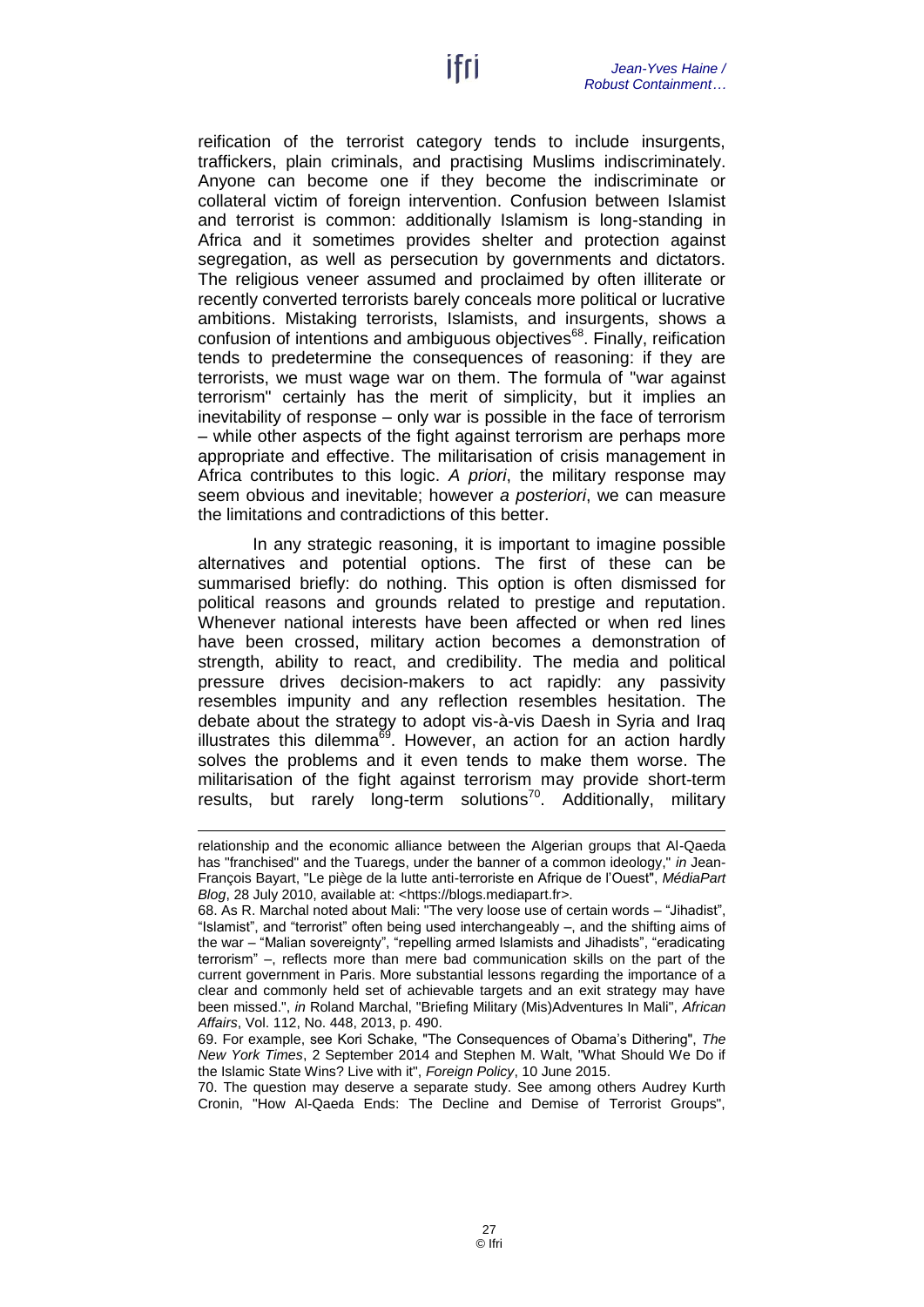intervention is often the option that terrorists are seeking: the terrorist action aims to provoke intervention by the opponent, leading them into an area that is more unfavourable to them, and force them to conduct a long and expensive war. Above all, the action of foreign troops may help to radicalise the population which they are supposed to protect or liberate; it increases sympathy and local or regional support for the terrorist groups; and it represents the realisation of all their predictions, the ultimate justification of their approaches and call to arms. Although some people thought that the militarisation of French action in Africa presented such risks, it seems that for now this pitfall has been avoided. Hence in Mali, the political process has reasserted its rights and legitimacy<sup>71</sup>. Therefore, inaction may be the ideal strategic choice; however in the field of violence, our liberal societies are not immune to the appeal of revenge, the seduction of war, and the "temptation of passions to the detriment of interests<sup>72</sup>."

If action is required, several options are possible. Without tracing the overall picture of the fight against terrorism here, three generic options can be briefly outlined: deter, contain, or destroy the opponent. Deterrence is a tricky strategic choice whenever identification of terrorist groups is difficult, and their real strength is their unwavering commitment to fight for their cause, including to the death. The prospect of punishment hardly affects their choices. Although it is possible to change the state environment which the terrorists evolve in and influence the map of their foreign support, deterrence quickly resembles prevention and protection<sup>73</sup>. The second option, containment, is aimed at maintaining the level of threat at acceptable levels without seeking to destroy the opponent. Like the first one, this strategy is deemed obsolete and ineffective when it is a question of a terrorist threat, mainly because it is dangerous to leave the initiative to an opponent which intends to spread terror. However, this policy seems to be finding some followers, particularly in the United States where the experiences in Iraq and Afghanistan have borne fruit, not only in military institutions, but above all in the White House<sup>74</sup>. To sum up, a containment policy

*International Security*, Vol. 31, No. 1, Summer 2006, p. 7-48; Jonathan Stevenson, "Demilitarising the War on Terror", *Survival*, Vol. 48, No. 2, 2006, p. 37-54; and Audrey Kurth Cronin, "The "War on Terrorism": What Does it Mean to Win?", *Journal of Strategic Studies*, Vol. 37, No. 2, 2014, p. 174-197.

<sup>71.</sup> See International Crisis Group, "Mali: la venue d'en bas?", *Crisis Group Briefing Afrique*, No. 115, December 2015.

<sup>72.</sup> The phrase is of course Raymond Aron, cited by Pierre Hassner, *La Revanche des Passions. Métamorphoses de la violence et crises du politique*, Paris, Fayard, 2015, p. 50. See also Chris Hedges, *War is a Force that Gives Us Meaning*, London, Public Affairs, 2002.

<sup>73.</sup> See Robert F. Trager and Dessislava P. Zagorcheva, "Deterring Terrorism It Can Be Done", *International Security*, Vol. 30, No. 3, Winter 2005/2006, p. 87-123. Gregory D. Miller, "Terrorist Decision Making and the Deterrence Problem", *Studies in Conflict & Terrorism*, Vol. 36, No. 2, 2013, p. 132-151.

<sup>74.</sup> "For the foreseeable future, the most direct threat to America at home and abroad remains terrorism. But a strategy that involves invading every country that harbors terrorist networks is naïve and unsustainable." Comments made by President Obama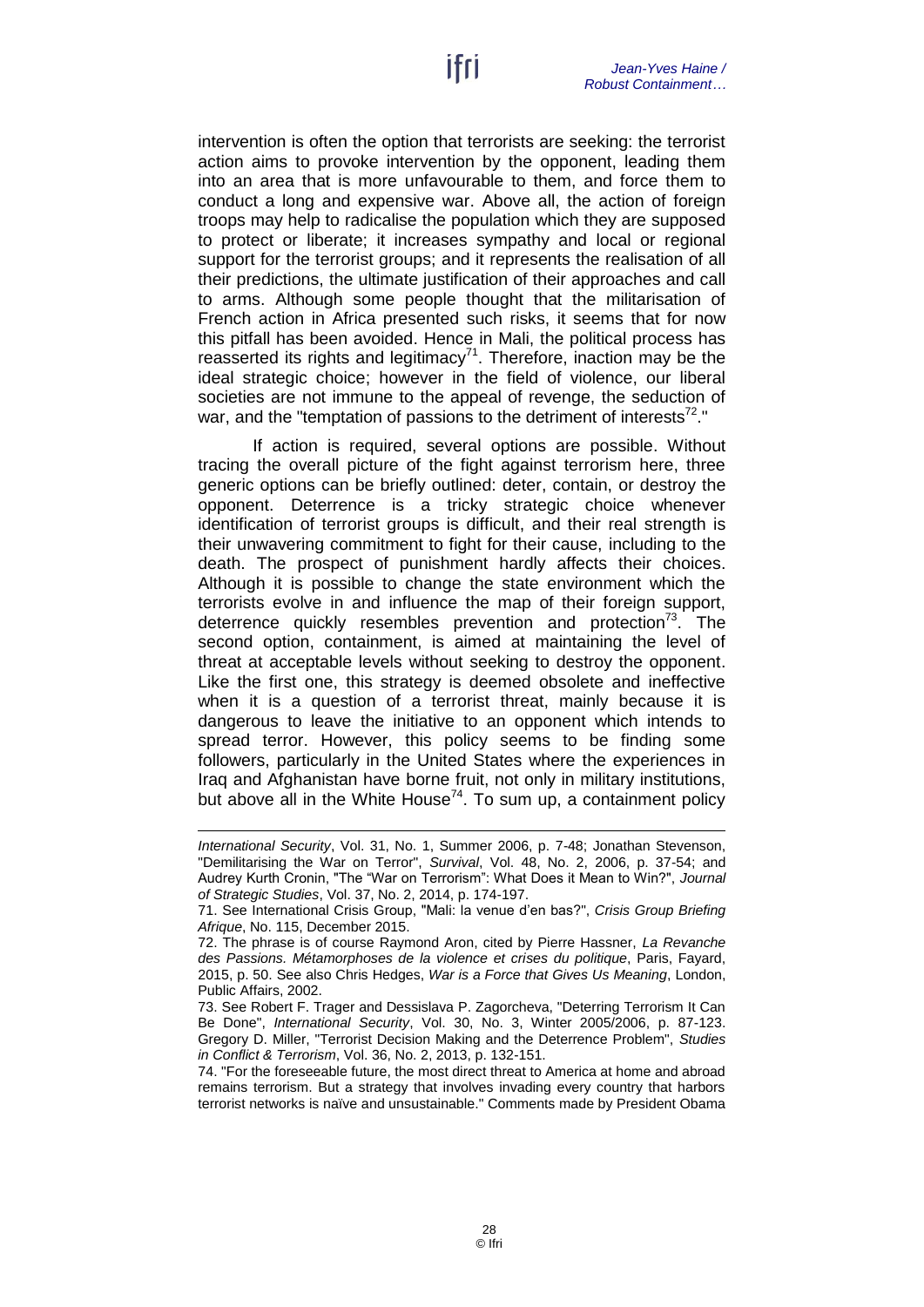pursues several objectives. Firstly, it is being vigilant, avoiding the excess of the aforementioned passions, escaping the inflation of endless war and of getting lost by continuing the myth of absolute security<sup>75</sup>. It also preserves its resources and looks for partners. President Obama was, and remains, very sensitive to this threat, and the Iraqi and Afghan fiascos have served to guide him on other issues, including Syria, but also the terrorist threat in Africa. The containment strategy cannot be reduced to passivity with regard to the opponent. It consists as far as possible in preventing the opponent from expanding their territory, in restricting their crossborder movements, in thwarting sources of funding, and in neutralising their chain of command. Although it cannot be reduced to this, it implies a limited use of force. Some people criticise these "small step" dynamics, because among other things, it allows the opponent time and space to adapt and reorganise. Containment also involves a diplomatic dimension which leads to the political dimension of the threat being considered. With some minor differences, such a specification more or less corresponds to the objectives of Operation Barkhane. In Mali, politics now seems to have taken precedence over the military. Finally, this strategy is based on a long-term objective and approach. It assumes that the very nature of the terrorist movement can only evolve in the long term, either towards its own destruction, or towards its transformation into a political movement that can be negotiated with. Al-Qaeda seems to be headed for the second route, particularly because it is now rooted in local realities rather than in its global ambitions<sup>76</sup>.

The last option is to destroy the enemy. When it comes to terrorists, acting in a failed state, it means engaging in both a hybrid and asymmetrical conflict: hybrid because each of the actors – insurgents, criminals, and terrorists – is conducting their own battle with different objectives in a weak state context and a polarised social environment<sup> $77$ </sup>; asymmetrical because this diversity of objectives is

on Commencement Day at the West Point Military Academy in New York on 28 May 2014, available at: [<www.whitehouse.gov>](https://www.whitehouse.gov/the-press-office/2014/05/28/remarks-president-united-states-military-academy-commencement-ceremony).

<sup>75.</sup> Caution and restraint are required because *in fine*: "AlQaeda's capacity to hurt America is less than America's capacity to hurt itself.", *in* Patrick Porter, "Long Wars and Long Telegrams: Containing Al Qaeda", *International Affairs*, Vol. 85, No. 2, March 2009, p. 303.

<sup>76.</sup> President Obama seems to espouse this approach: "[…] the need for a new strategy reflects the fact that today's principal threat no longer comes from a centralized al Qaeda leadership. Instead, it comes from decentralized al Qaeda affiliates and extremists, many with agendas focused in countries where they operate." Available at: [<www.whitehouse.gov>](https://www.whitehouse.gov/the-press-office/2014/05/28/remarks-president-united-states-military-academy-commencement-ceremony). See also Caitriona Dowd and Clionadh Raleigh, "The Myth Of Global Islamic Terrorism and Local Conflict in Mali and The Sahel", *African Affairs*, Vol. 112, No. 448, 2013, p. 498–509 and Bruce Hoffman, "Al Qaeda's Uncertain Future", *Studies in Conflict & Terrorism*, Vol. 36, No. 8, 2013, p. 635-653.

<sup>77.</sup> Emile Simpson, *War from the Ground Up, Twenty-First-Century Combat as Politics*, London, Hurst & Company, 2012, p. 32. See also Josef Schroefl and Stuart J. Kaufman, "Hybrid Actors, Tactical Variety: Rethinking Asymmetric and Hybrid War", *Studies in Conflict & Terrorism*, Vol. 37, No. 10, 2014, p. 862-880.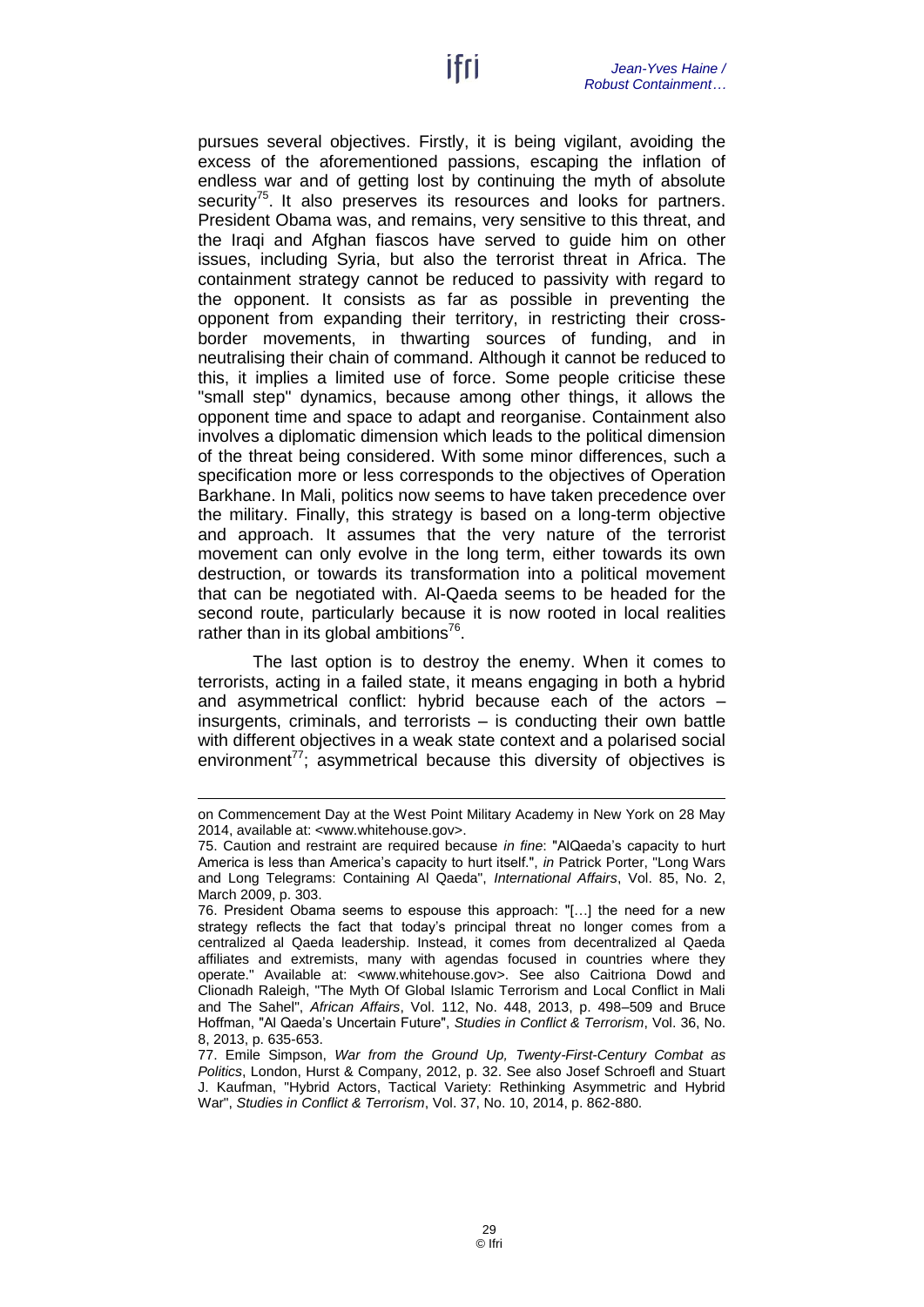however reflected by a similarity of methods – attacks, explosives, suicide attacks, and guerrilla warfare. Although it seems that holding territory has an impact on the choice of weapons (guerrilla warfare and suicide attacks are preferred) from the foreign actor's perspective, it is very difficult to distinguish the sources and reasons for the violence<sup>78</sup>. Against this background of irregular warfare, the strength of terrorist movements is merging into a population that can accommodate and protect them, resorting to a type of violence which makes western technology ineffective, and accepting that the risks and losses will always be higher that the opponent's. So in these conditions, the temptation was great to massively occupy territories which could accommodate and protect terrorist activities. However, the Iraqi and Afghan experiences have shown both the human, strategic, and economic limitations of this choice. To avoid the pitfalls of occupation, and when it is as large a theatre of operations as the Sahel or the Horn of Africa, destroying the enemy mainly consists in neutralising its members and leaders of the movements by light and mobile special forces in targeted and quick operations. France out of necessity and the United States out of choice, are now conducting this type of operation in the fight against terrorism in Africa. The French system adopted around Operation Barkhane reflects this development: from a posture inherited from decolonisation with large installations and a very visible footprint in the field, it is seeking to establish "the formation of plots geared towards the fight against terrorism<sup>79</sup>." The role of the US special forces is essentially the same. This destruction of the enemy with a light footprint naturally raises significant logistical problems. Regarding an operation which took place in November 2015 to neutralise a notorious trafficking area between Mali and Niger, its commander admitted the difficulties related to this type of tracking down: "It's a gigantic naval battle over 40 000 km<sup>2</sup>, an area as big as Holland, for 300 men $^{80}$ ." We now better understand how important the support of local actors is for intelligence and mobility. The tracking down and neutralising of terrorist leaders is not without controversy, some people criticise the

<sup>78.</sup> Marc Hecker, "De Marighella à Ben Laden, Passerelles stratégiques entre guérilleros et djihadistes", *Politique Etrangère*, No. 2/2006, p. 385-396. See also Luis de la Calle & Ignacio Sánchez-Cuenca, "How Armed Groups Fight: Territorial Control and Violent Tactics", *Studies in Conflict & Terrorism*, Vol. 38, No. 10, 2015, p. 795- 813; James Khalil, "Know Your Enemy: On the Futility of Distinguishing Between Terrorists and Insurgents", *Studies in Conflict & Terrorism,* Vol. 36, No. 5, 2013, p. 419-430. See Robert Pape for suicide attacks, *Dying to Win. The Strategic Logic of Suicide Terrorism*, New York, Random House, 2005.

<sup>79.</sup> Olivier Fourt and Véronique Barral, "La France réarticule son dispositif militaire au Sahel", *RFI*, 8 January 2014, *in* Aline Leboeuf and Hélène Quénot-Suarez, "La politique africaine de la France", *op-cit*., p. 36.

<sup>80.</sup> For Lt. Col. Étienne du Peyroux, who commanded the operation: "We try to find them [terrorist groups], to block, to constrain, to work out how they will be channeled by a particular piece of terrain. We want them to abandon the fight, until they cannot do it anymore or until the effort is too great.", *in* Carlotta Gall, "Jihadists Deepen Collaboration in North Africa", *The New York Times*, 1 January 2016.